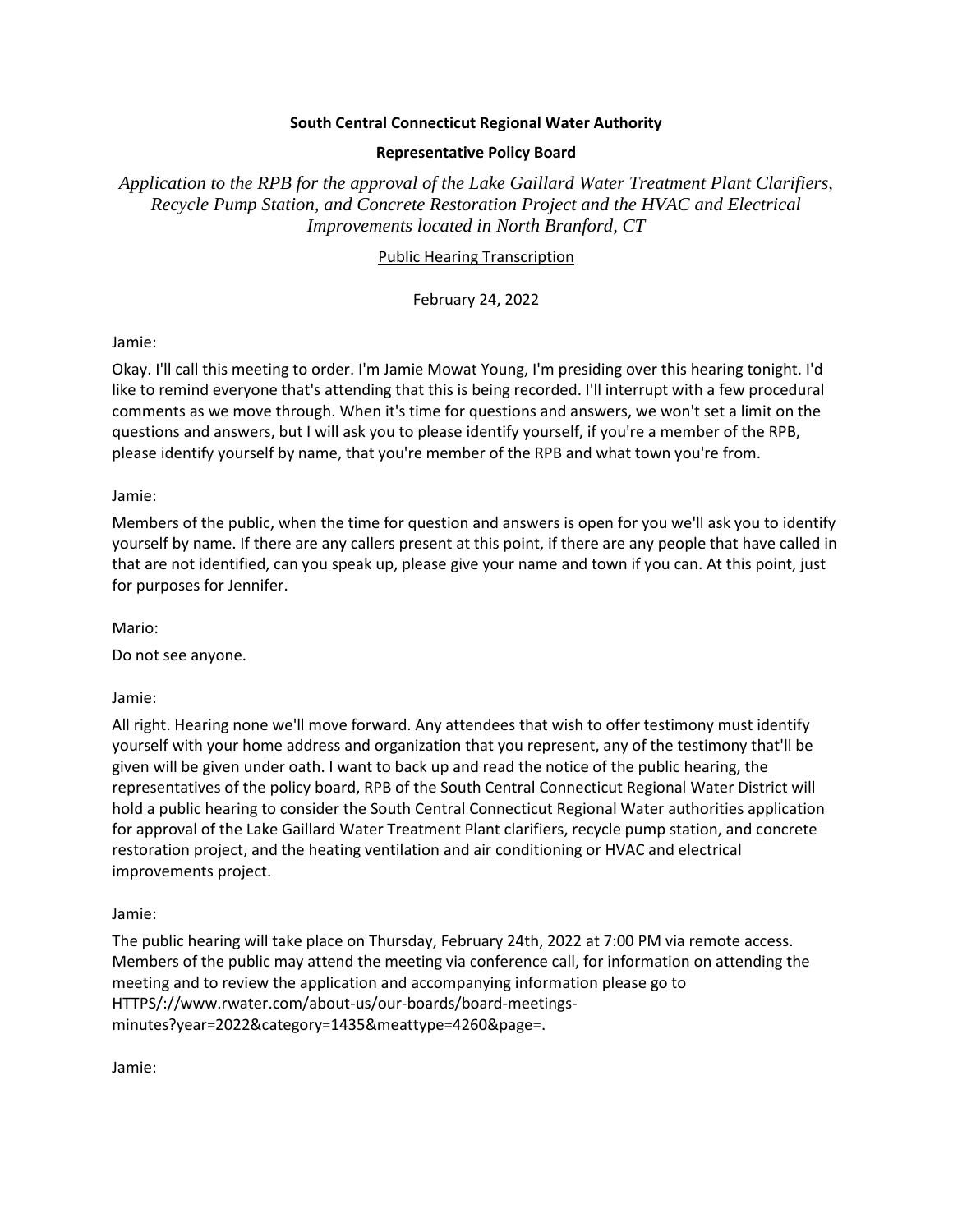Did you get all that? The public hearing is being held pursuant to sections 10 and 19 of special act 77-98 is amended, all users of the public water supply system, residents of the regional water district, owners of property served or to be served and other interested persons shall have an opportunity to be heard concerning the matter under consideration. Questions may be submitted in writing to the board office by emailing Jslubowski@rwater.com or by calling 203-401-2515. By Mario Ricozzi, Chairperson Representative Policy Board, South Central Connecticut Regional Water District, 90 Sargent drive, New Haven, Connecticut 06511.

# Jamie:

That being said, I'd like to ask those individuals who will be testifying or giving information tonight to please unmute yourselves, raise your right hand and prepare to give an oath. If you're all ready, do you solemnly and sincerely swear or affirm and declare the evidence you shall give concerning the case now in question shall be truth, the whole truth and nothing but the truth upon the pains and penalties of perjury or false statement?

Jeff:

Yes, I do.

Sunny:

Yes.

Orville:

Yes I do.

Jim:

I do.

Jamie:

Can you each provide your names please?

Sunny:

Sunny Lakshminarayanan with Regional Water Authority.

Jamie:

Thank you.

Orville:

Orville Kelly for the Regional Water Authority.

Jamie:

Thank you.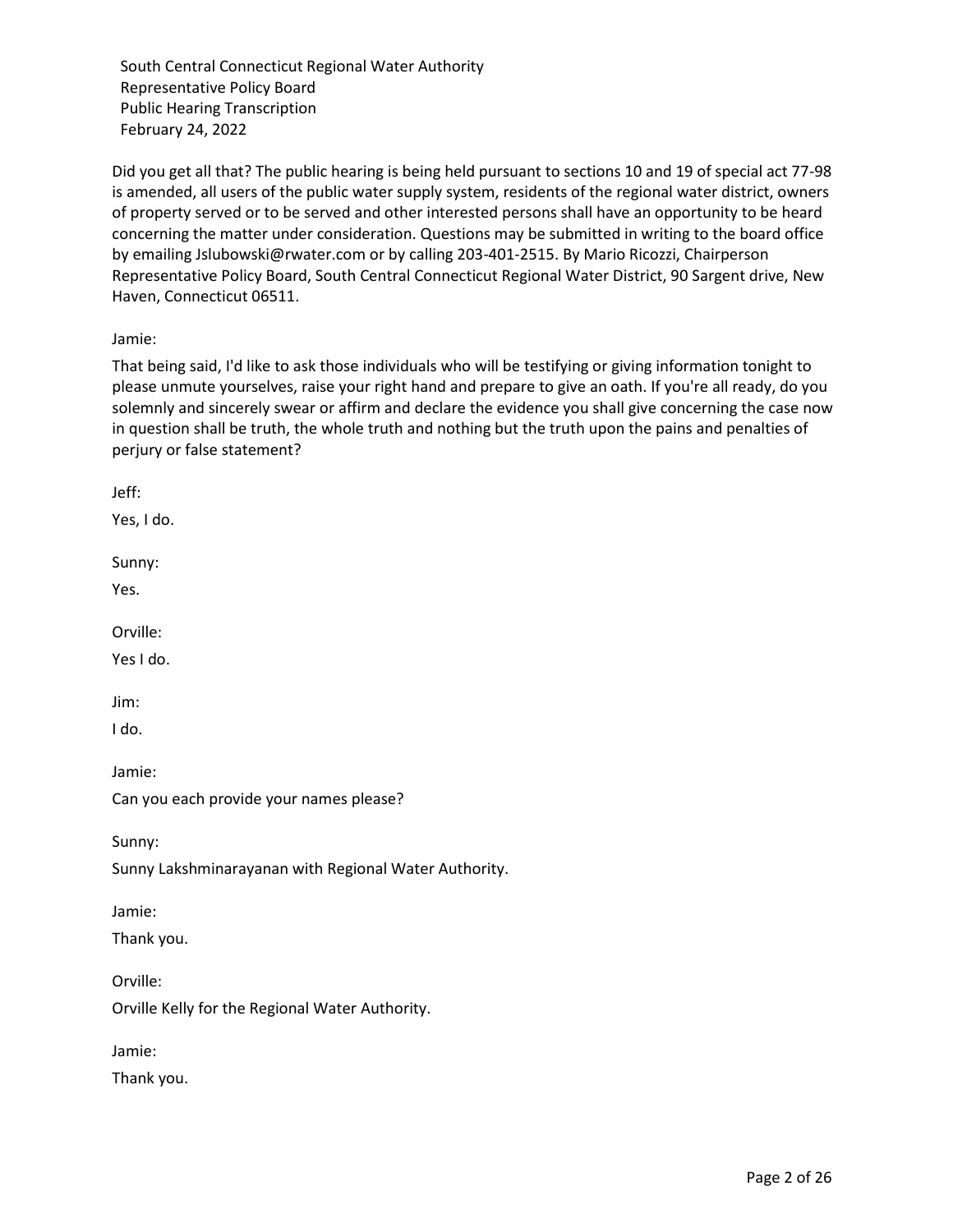Jim:

James Hill, Regional Water Authority.

Jamie:

Thank you.

Jeff:

Jeffrey Donofrio, Office of Consumer Affairs, Regional Water Authority.

Jamie:

Thank you, Jeff.

Christopher Valentine:

Christopher Valentine, Tighe & Bond Engineering.

Jamie:

Thank you.

Joe:

Joe Popielarczyk, Tighe & Bond Engineering.

Jamie:

Thank you. Any others? Okay. Hearing none. I will move to the presentation.

Sunny:

Jenny, if we can just introduce the team before we move on to the presentation?

Jamie:

Excuse me.

Sunny:

I'll just introduce the team before we move on to the presentation.

Jamie:

Thank you. Thank you, Sunny. The presentation will be provided by Orville Kelly and James Hill, you're talking about this presentation, I'm assuming?

Sunny:

Correct.

Jamie: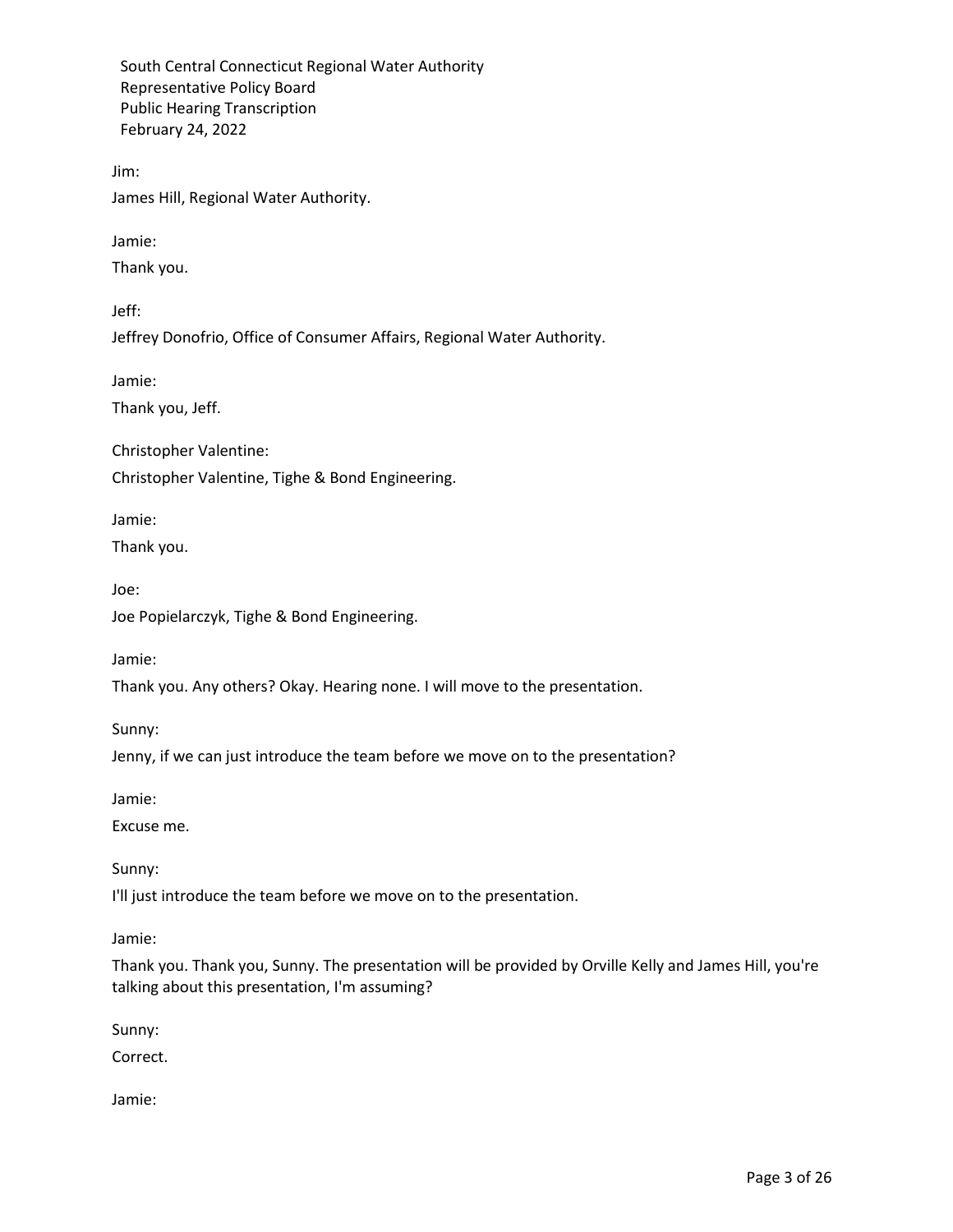I'm assuming the folks from Tighe & Bond will present afterward, is that correct?

#### Sunny:

The presentation will be done by Orville Kelly and Jim Hill. Chris Bone and Joe Popielarcyzk of Tighe & Bond will be there to answer questions as well because they're the designers.

#### Jamie:

Thank you Sunny very much. I think we are ready to begin. I turn the floor over to the folks presenting.

#### Orville:

All right. Thank you. Thank you, Jennifer. Good evening again, everyone and thanks for the opportunity to present the Lake Gaillard clarifiers recycled pump station and concrete restoration project and the HVAC and electrical improvement application to you this evening.

#### Orville:

Presenting with me is Jim Hill, the director of operations, and of course I am Orville Kelly, manager of design and construction in the engineering apartment. Thank you.

#### Orville:

The project background, the Lake Gaillard Water Treatment Plant located in Mount Branford is a direct filtration plant that was originally constructed and went online in 1986 as a 60 MGD plant, what was further expanded in 1991 to an 80 MGD plant. It provides potable water and fire protection directly to the New Haven and Branford service areas and indirectly to other service areas through multiple pump stations and pressure reducing station.

#### Orville:

This is the largest treatment plant operated by the RWA, which treats water from the Lake Gaillard surface supply resource reservoir, sorry. Slide three, please. Next slide. The project approach, this multi project application consisting of two distinct projects that will be bid separately. The Lake Gaillard clarifiers recycle pump station and concrete restoration project, and the HVAC electrical improvement projects with a combined total cost of \$14.79 million.

#### Orville:

The multi-project application may include projects that are at conceptual stage, as well as those projects that are further along in design. The reason for this approach is that it provides multiple benefits, including it provides management with efficiency and flexibility to complete more projects on the one RPB application. With an increased number of plan projects expected to exceed the \$2 million RPB application threshold, this multi project concept will also increase efficiency of conducting RWA's capital program and reduce time, expense and facility impacts.

Orville:

Next slide, please.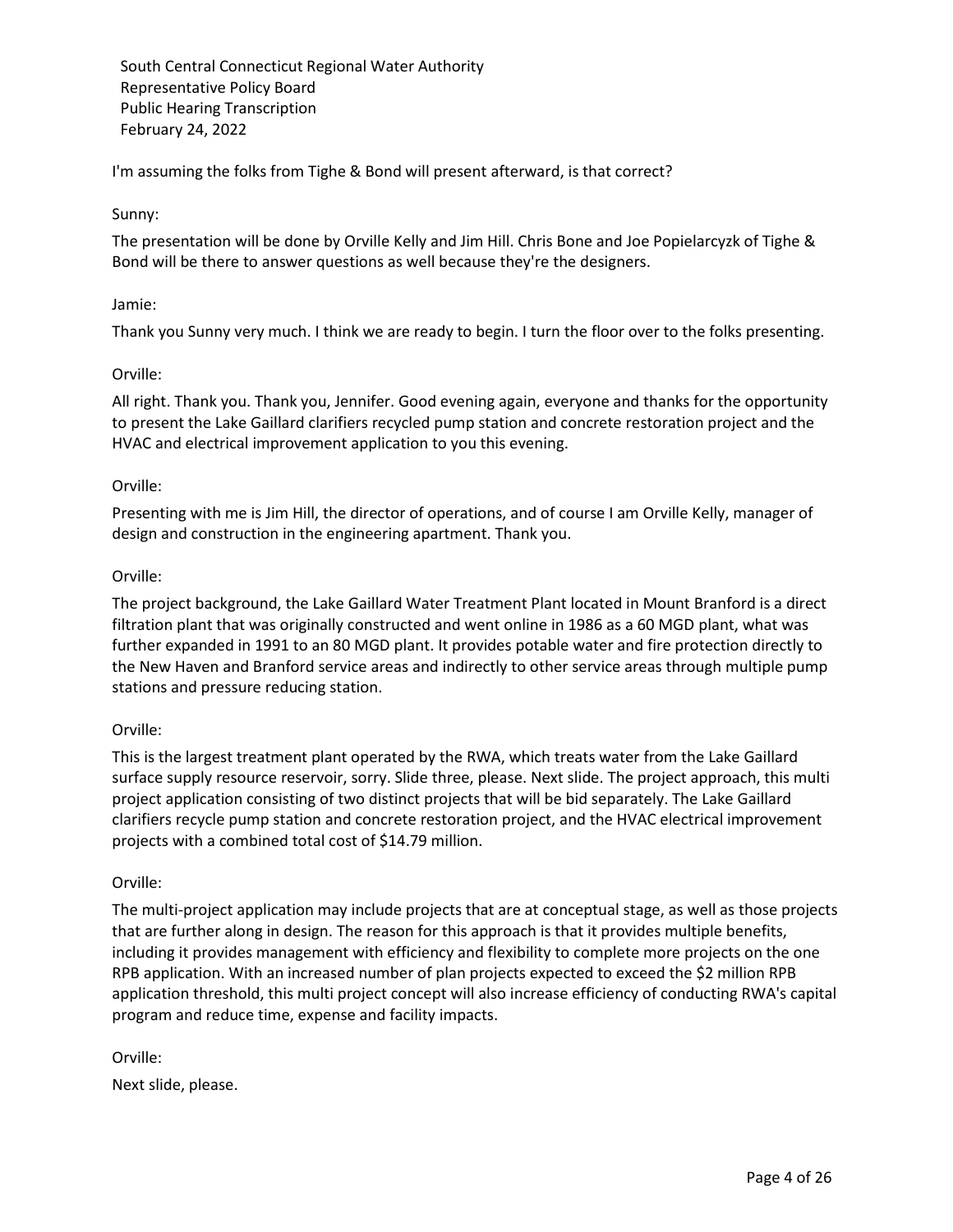# Orville:

The project scope for the clarifiers, the recycle pump station and the concrete restoration. The wash water clarifiers is used to remove solids from the back wash water and is then pumped or recycled back to the beginning of the treatment process, it also helps with thickening the residuals, thus reducing pumping and disposal costs. The primary equipments to be replaced are the incline place settlers, the sludge scrapers and rate drive, as well as the frames for wash water two of the four units.

## Orville:

Also, installation of the new walk on fiberglass [inaudible 00:09:25] plastic covers, new railing, walkways and electrical work. The recycled pump station includes it is an important facility that is used to treat and the water, the plants filter back wash water, and pump the recycled water back to the head of the plant, making our plant operation more sustainable. Therefore, the scoping close new vertical turbine pumps, motors with variable frequency to drive VFD's, includes new progressive cavity mono sludge pumps, piping and apprentices and concrete equipment pad and associated electrical work.

## Orville:

The concrete restoration includes chemical growth injection in cracks to restore the structural integrity to the concrete as well as small concrete repairs in the main filter building pipe gallery and recycle pump station building.

#### Orville:

Next slide, please.

## Orville:

The project score for the electrical HVAC portion of this project. This project is in its conceptual stage, approximated 30% design, the HVAC includes complete replacement of air handling units, the unification units, as well as exhaust fans, condensers and hot water boil plant. It also includes the replacement of the control system known as the building management system, which is the BMS to the RWA standardized Johnson control system utilized at other RWA facilities.

#### Orville:

The electrical and lighting includes replacement and upgrades to the lighting fixtures and fluorescent bulbs to LED's, along with motion sensors, conduits, and wiring as necessary. The Trombe wall is a passive solar system originally installed to provide art here to the unification unit. This system is approximately 200 feet long by 10 feet high and has been nonfunctioning for over 25 years.

## Orville:

These panels will be demolished, remove vegetation from inside wall cavity, seal duct opening, and install new insulated metal panels with architectural facade. I will now turn over to Mr. Jim Hill, who will be discussing the project needs alternatives, and I will return to close up on the budget schedule and conclusion. Jim Hill.

Jim: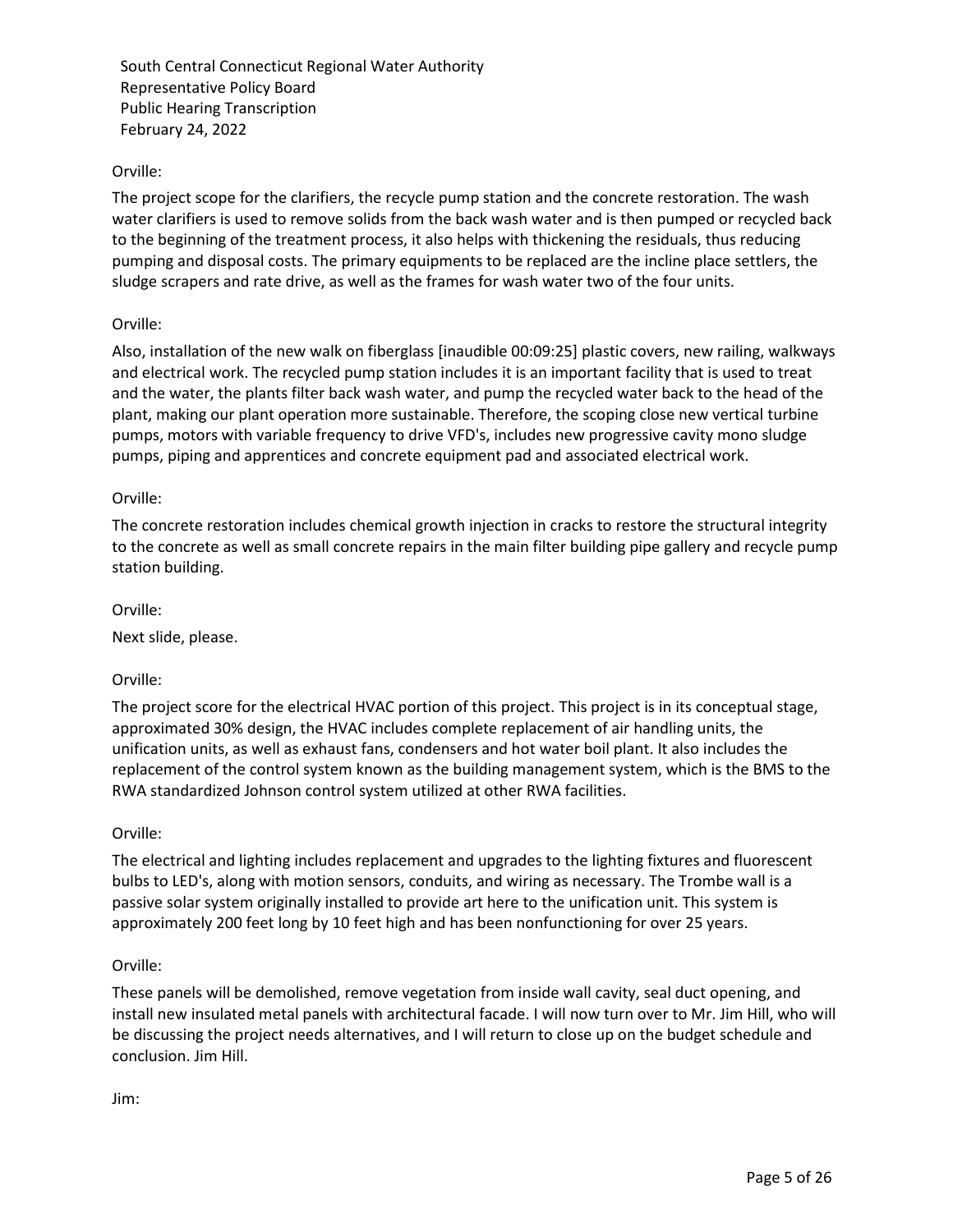Thanks Orville. Next slide please. I'll talk about the project need and as Orville mentioned, the project will include replacement of the back wash water clarifiers, recycled pumps and sludge pumps. This section of the treatment process is designed to remove solids from the back wash water and recycle clean water for reuse. Alum residuals are pumped from the bottom of the clarifiers to onsite drying beds and then wastewater from the drying beds is collected and directed to the sanitary sewer.

## Jim:

Meter flow to the sanitary sewer is at a cost to RWA up to \$120,000 per year. The recycle pump station and clarifiers process millions of gallons of water per day, up to 10% of the filter effluent flow, or up to 8 million gallons. Replacing the clarifiers, which are beyond their useful life will increase the reliability and resiliency of the Lake Gaillard Water Treatment Plant by lowering the turbidity and suspended solids of recycled water, which will in turn incrementally improve filter effluent turbidity, and reduce disinfect byproducts.

#### Jim:

The project will also reduce the manual cleaning required for each of the clarifiers. The design of the new clarifiers will remove solids more effectively and increase the concentration of Alum residuals directed to drying beds, reducing the overall volume of water pumped to the drying beds. Less frequent clarifier cleaning and higher solids concentrations directed to the drying beds will reduce staff time required for maintenance and lower sewer use fees.

#### Jim:

The increased deficiency of the clarifiers will increase system capacity and allow higher recycled flow rates without turbidity excursions and maintain consistent recycled water quality. While clarifiers are offline for maintenance, less water can be recycled and filter back washes are delayed, which temporarily reduces the Gaillard water treatment plant capacity. Degraded water quality from clarifiers also impacts the plant's capacity and degrades water quality to our consumers due to incrementally higher filter effluent turbidity, and disinfect byproducts.

#### Jim:

This project will also be a safety improvement, treatment staff will have to perform up to 25 less confined space entries per year, reducing the risk of one of our employees. The current recycle pumps are more than 30 years old, have been rebuilt several time and are less efficient than when they were originally installed and require replacement.

#### Jim:

Replacing these pumps with more efficient pumps will reduce energy costs and reduce the risk of pump failure. Failure of one or more of the recycled pumps during periods of high demand from the Gaillard water treatment plan could lead to overflow of the supernate and wet well and a discharge the environment, resulting in an environmental permit violation and potential flooding in North Branford, downgrading of the recycled pump station. Replacing the pumps, not only improves pump efficiency and reduces energy costs, it will also increase system reliability and reduce risk of future downstream environmental impacts.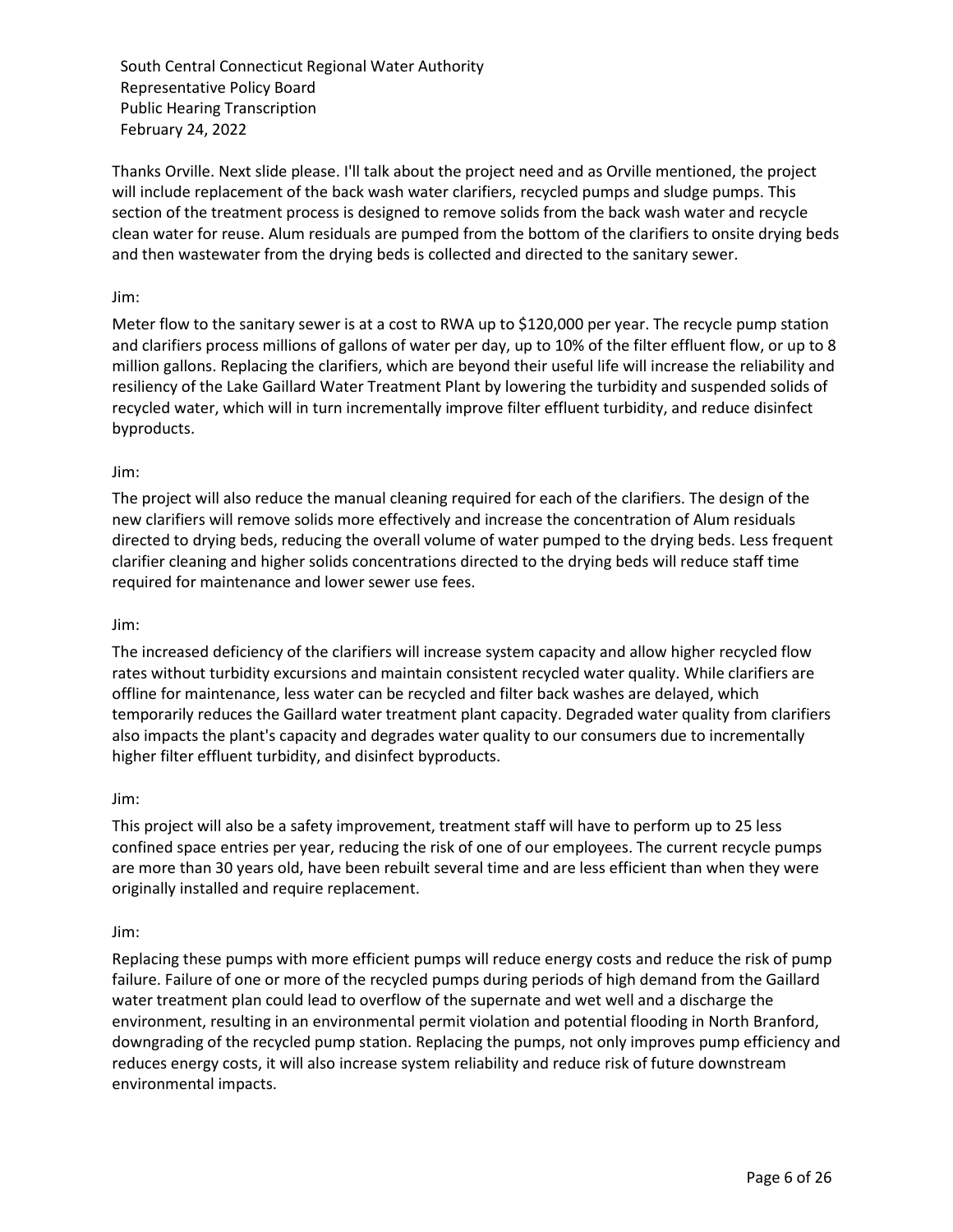Jim:

Next slide please.

Jim:

The sludge pumps will be replaced with positive displacement pumps, which have a better turndown, essentially they can operate over a wide wider range of flows and are capable of pumping higher solids content than the current pumps. This will allow our water treatment plant operators to more efficiently and effectively manage the Alum residuals withdrawn from the clarifiers. By pumping higher solids concentrations RWA will be able to reduce the water discharge to the drying beds and therefore the volume of water discharged to the sanitary sewer, reducing RWA's sewer use costs by approximately \$30,000 a year.

#### Jim:

We have experience with the proposed pumps, which are used in similar applications, both at the Whitney water treatment plant and the Salt and Cell water treatment plant and we have determined they're more reliable and require less frequent maintenance. The concrete restoration will increase structural integrity through grout injection and cracks in the masonry in the Gaillard recycled pump station and in the Gaillard water treatment plant pipe gallery.

#### Jim:

The project will also repair a spall concrete in these areas, cracks in the concrete are not only detrimental to the structural integrity of the facilities, they generally lead to weeps and leaks and concrete, which can damage the structural integrity of the concrete and create slip trip and fall hazards for employees. This project will reduce safety hazards in those two areas.

#### Jim:

Next slide please. Next I'll talk about the project need for the HVAC and electrical improvements. The HVAC equipment and associated electrical wiring at the Lake Gaillard Water Treatment Plant is needed to maintain a temperature control and dry environment for electrical equipment, including computer equipment, motor control senators, valve actuators, lab equipment and chemical feed systems. Much of the equipment is near or past its expected service life.

#### Jim:

Also, the current HVAC building management system is obsolete and can no longer be updated. New equipment will increase efficiency, reliability, and maintainability, and reduce safety hazards through adequate dehumidification. The lighting will also be updated with LED bulbs and motion sensors, the lighting will use less energy and require less frequent maintenance because LED bulbs last longer than traditional bulbs. Also, where light fixtures have corroded in the human environments the fixtures will be replaced with fixtures more suitable for a human environment.

#### Jim:

The Trombe wall, which is a passive solar technology, no longer functions due to degradation of the once clear polycarbonate panels that allowed solar energy in. The Trombe wall will be demolished,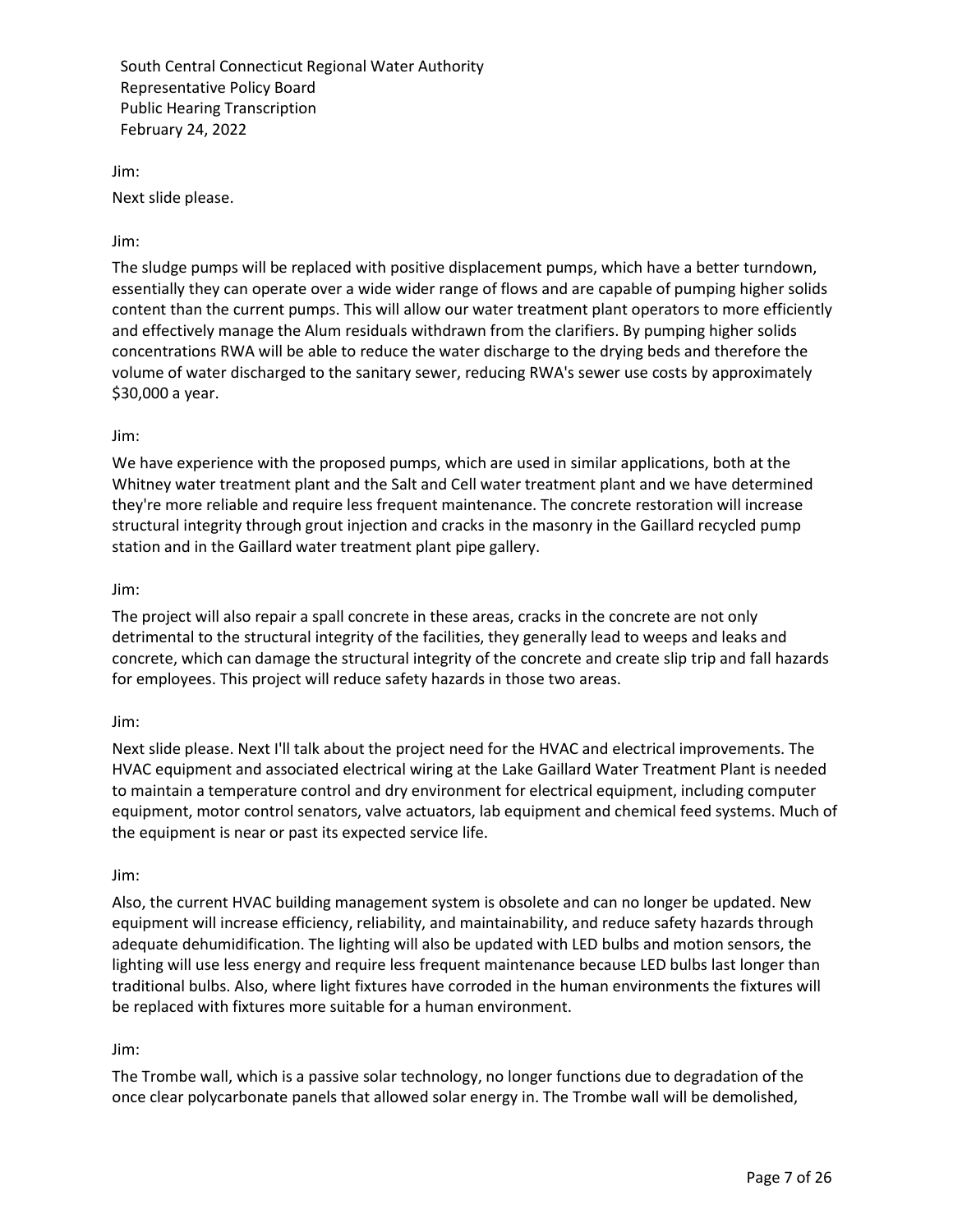opening sealed, and it will be replaced with an architectural facade. The energy savings compared to capital costs and continued maintenance costs of replacing and operating the Trombe wall does not justify replacement. Next slide please.

# Jim:

Next, I'll talk about the summary of alternatives for the clarifiers recycled pump station and concrete restoration. The first alternative, the status quo, is not an acceptable alternative based on the condition of the current equipment and was dismissed. The second alternative, rebuilding the recycle pumps is also not a viable alternative, the recycled pumps have been rebuilt twice, have 20% less pumping capacity than the original pump station and parts for the existing pumps have a long lead time and may not be available in the near future. Newer, more efficient pumps motors are available and will have a lower life cycle cost, rebuilding the pumps is not viable.

#### Jim:

The third alternative converting to an alternative thickening technology while is technically feasible, alternate thickening technologies are too cost prohibitive to be practical. Centrifuges and other de watering technology would require new construction and would not be able to take advantage of the piping and concrete infrastructure that's currently in place.

#### Jim:

The fourth alternative, which is the current project proposal is replacement with upgraded equipment. Installing new, more efficient, clarifier assemblies, more efficient recycle pumps and positive displacement sludge pumps is the most cost effective alternative to improving the reliability, operations and maintenance of this section of the treatment process while incrementally improving water quality. This alternative also addresses safety, aging infrastructure and the current labor intensive maintenance requirements by replacing old equipment with updated, more efficient and reliable models.

## Jim:

The new equipment will be more energy efficient, RWA will incur lower sewer use fees and water quality will be incrementally improved. Next slide please.

#### Jim:

Next I'll talk about the alternatives of the HVAC electrical improvements. The first alternative, the status quo is unacceptable and it was dismissed as an alternative due to the age of the equipment, the maintenance required and safety considerations. The second alternative, replacing the equipment in kind was also dismissed because the system efficiency would remain the same, the original HVAC load calculations do not meet current requirements, additional electrical equipment, including servers for Lake Gaillard Water Treatment Plant as a backup site for the control room and for business continuity have changed the load requirements for the HVAC system. The current HVAC system is not sized appropriately to meet those loads and in addition, the Trombe wall is an expensive alternative that would not provide enough benefit to justify the cost.

Jim: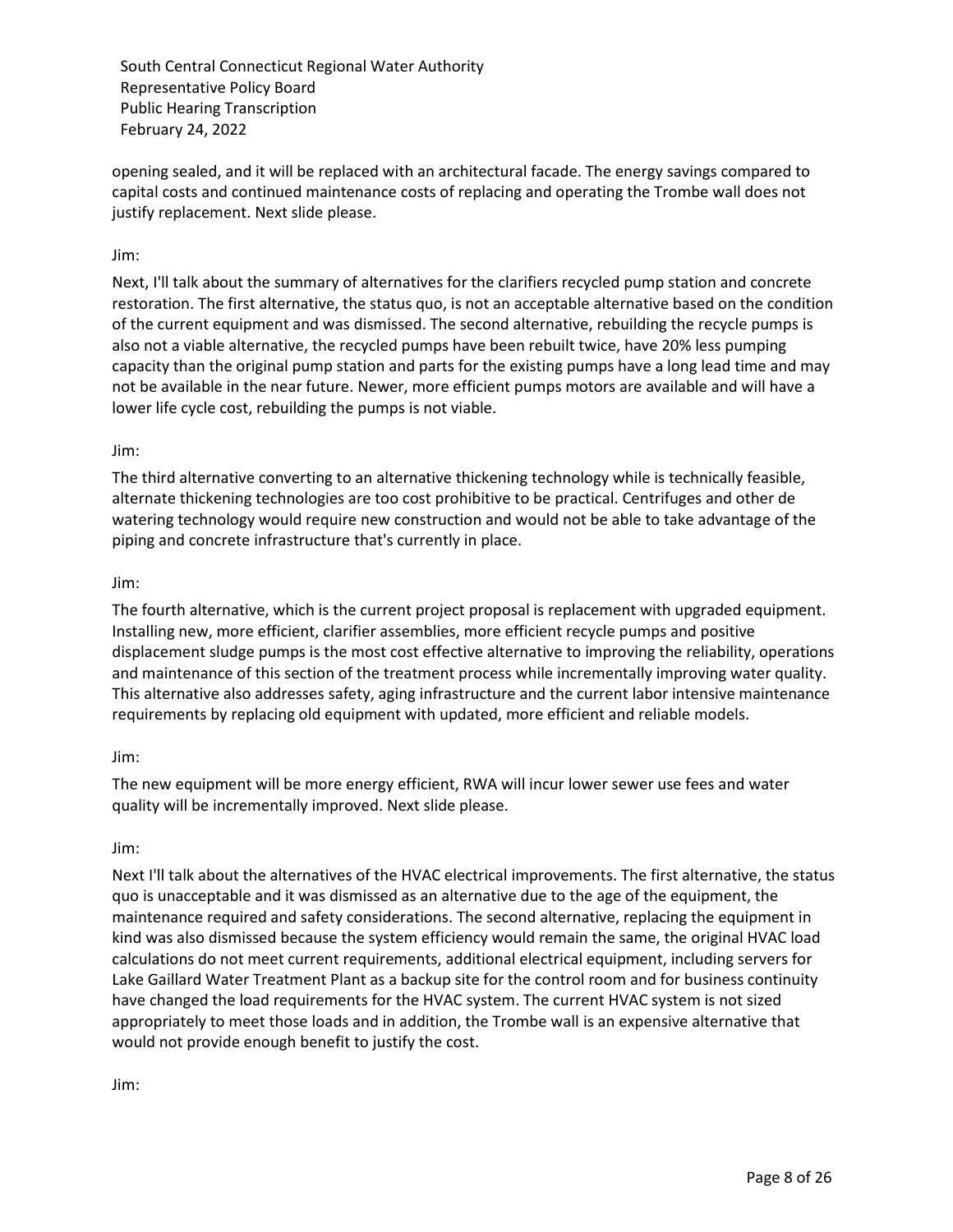The third alternative, which is the current project proposal is to replace with upgraded solutions, installing efficient equipment is appropriately sized for current building loads. The temporary air conditioning unit in the control room at the Lake Gaillard Water Treatment Plant would be replaced with equipment that is appropriately designed. Replacing existing air handlers, boilers, fans, controls, and other HVAC equipment would reduce maintenance costs, create a more reliable HVAC system, and reduce the risk of potential failure of the HVAC system and the associated electrical equipment.

# Jim:

The project will also improve safety by improving lighting and with the installation of energy efficient LED bulbs, improved dehumidification will reduce slip trip and fall hazards as well as damage to equipment due to corrosion. The Trombe wall will be updated with insulated metal panels and an architectural facade. Next, I'll turn it back over to Orville to talk about the budget. Next slide, please.

# Orville:

Thank you, Jim. As mentioned earlier about the multi project application including project at conceptual stage, for this application the HVAC and electrical improvement project is in its conceptual stage. Therefore, the cost estimate would be not as accurate. Conceptual stage project contingencies are relatively high at approximately 30%, which is consistent with the American Association of Cost Engineering, AAEC international standard practice. The inclusion of conceptual stage projects in multi project application will result in total project cost estimate that are in terms of a not to exceed dollar amount.

## Orville:

The total combined project budget request here is a not to exceed of \$14.79 million. On the clarifiers, we're using a class one and the calculated cost, as you would see is \$7.5 million and with the 15%, which is standard AAEC practice of \$8.6 mil on the HVAC, and electrical because it is at 30% design we're using, a class three type, which is typical with a calculated value of \$4.7, but will be requesting a \$6.13, which totals the \$14.79 million requested.

## Orville:

The clarifier projects previous spend of approximately \$118,000, this is a multiyear project with \$3 million budgeted in FY23, the HVAC and electrical improvement project previously spent approximately \$73,000 with a \$1.1 million budgeted in FY23 and the budget in FY24 for that project will be further defined once bids are received.

## Orville:

Next slide, please. The schedule, the project schedule for the clarifiers recycled pump station and restoration is proposed that RPB action in March, 2022, with an anticipated bid of June, July of 2022, construction to start in August and a startup in November of 2023. The proposed project schedule for the HVAC and electrical with RPB action anticipated in March, 2022. Final design and bid will take place April through October of 2022, construction starting in December of 2022, and startup for the unit in 2024. Next slide please.

## Orville: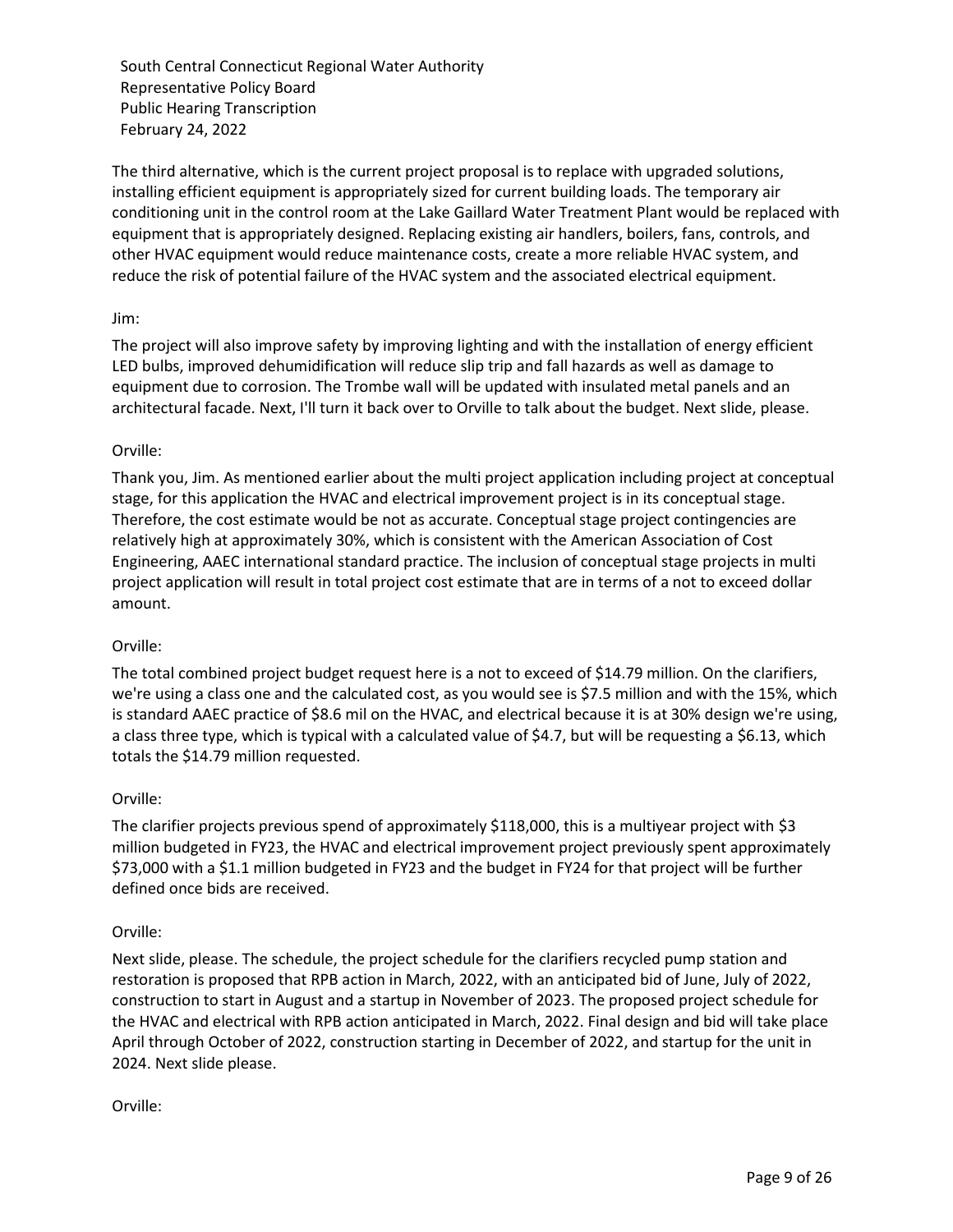In summary, the Lake Gaillard Water Treatment Plant is out of the largest water treatment plant with a rated capacity of 8 mg/d. It is a critical facility that supplies on average approximately 61% of the total water to the RWA distribution system. The proposed project will replace agent equipment that has reached the end of its useful life, increases operational flexibility and clarify uptime by reducing amount of solid recycle to the beginning of the treatment process, reduces maintenance and labor efforts throughout the facility with less confined space entry and 25% higher capacity to recycle. Improves overall facility, efficiency, safety, and reliability by replacing agent pumps, HVAC and electrical systems. New, more efficient HVAC and electrical equipment will be appropriately sized, requiring less maintenance. Thank you very much for your time and we'll open up now for questions.

# Jamie:

Jim and Orville, thank you so much for your presentation, it was very informative. We'll ask first that members of the Representative Policy Board, if they have questions to ask Orville and Jim or members from Tighe & Bone, Chris and Joe to respond. We'll ask before the Representative Policy Board members, again, ask their questions if they identify themselves and the town they're from. If you're calling in, remember to unmute yourself, you hit star asterisk six, and to raise your hand to get in line would be asterisk nine. I think probably to make it smooth over this, we'll ask folks to raise their hand to be called on and Jennifer, would it be appropriate for you to call on them or should I?

## Jennifer:

I'll keep my eye open and if I see anybody that you don't see, I'll let you know.

Jamie:

Okay. Thank you. There's two pages. Greg Malloy, I see you, if you'd like to go first?

Greg:

Greg Malloy, RPB from [inaudible 00:30:06]. One question, during the improvements in your renovations, will the plant be shut down at all?

Jim:

No.

Greg:

No.

Jim:

That is a critical facility, we have to run it continuously. Part of the project will be maintaining equipment in stages, we'll be able to continue to run the recycle pump station while equipment's out of service.

Greg:

Thank you.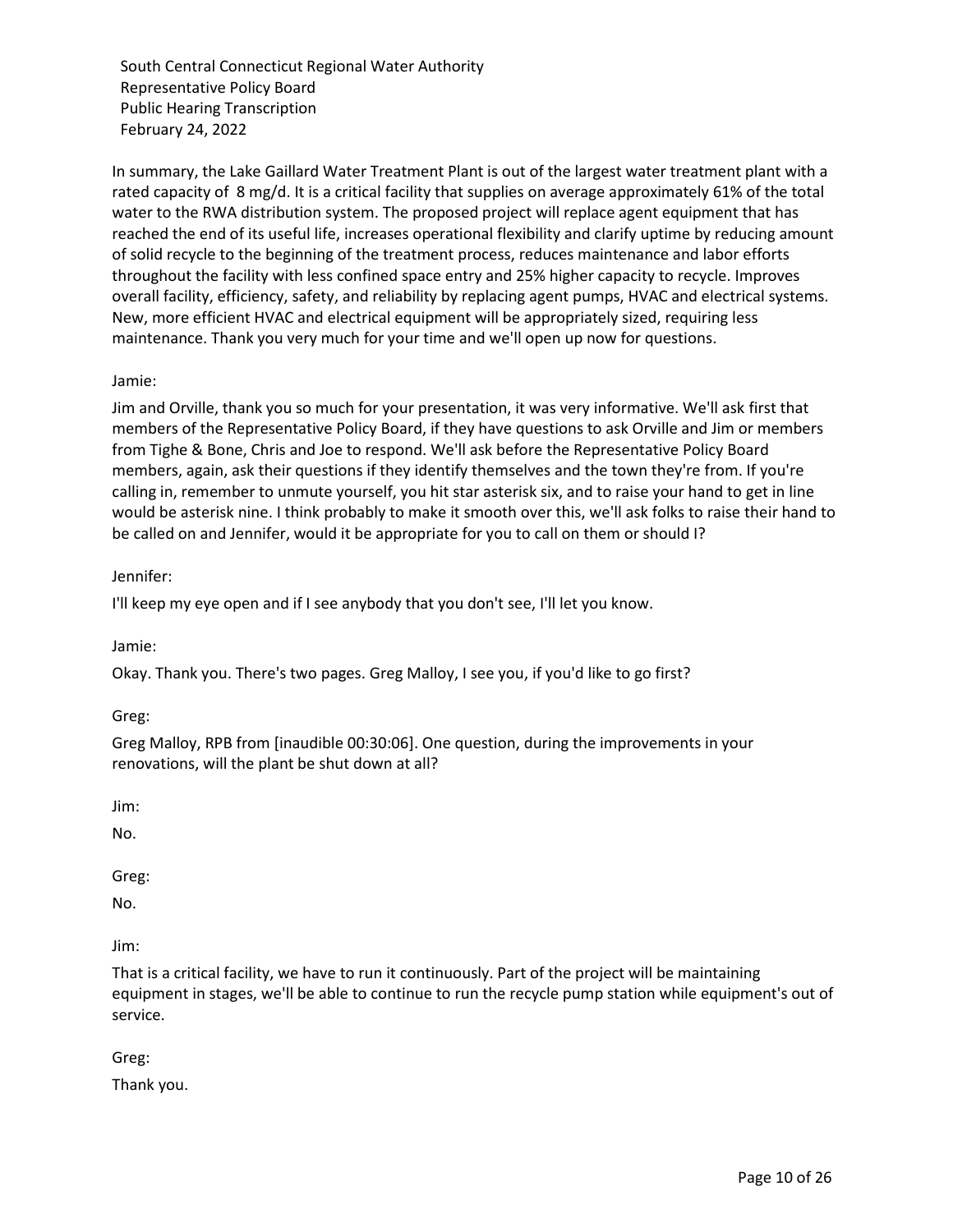# Jamie:

Before we continue, let me just remind the public, you will have an opportunity to speak and ask questions after the Representative Policy Board is finished, after we've had a representative of from our Office of Consumer Affairs, attorney Donofrio speak, I just will invite members of the public to comment or ask questions at that point. Next, I think I saw Steven Mongillo.

#### Stephen:

Yes, Steve Mongillo from Hamden representative. I have several questions for Jim. First, there's two separate projects here. Am I correct in assuming that they would be done by different contractors or different types of contractors?

#### Orville:

If I may take that Jim. The project will be bid two separate bits, the HVAC is separate and that takes on a different GC type of work, as well as the clarifiers. The clarifiers are far along in its design, that is specialty work, as well as the HVAC, which is specialty, that is why it's separated or broken up into two separate contracts.

## Stephen:

Okay. The reason I ask is that I'm trying to understand the whole thing and it appears from the timeframe that they're happening at the same time. Are they interrelated and interconnected and is one dependent on the other? Would those contractors have to work together?

Orville:

No, not necessarily.

Stephen:

They really are two separate projects?

Orville:

They are two separate projects. One is starting immediately, should the action to approve how the project move forward, which is the clarifiers. The HVAC per the schedule is going to be started later on in the year and a big part of the HVAC will have material delivery and that work is being done in the main building, while the clarifiers work is going to be done in the building, which is outside of the main building.

## Stephen:

Okay, thank you. Also, the efficiency that you will get from the upgrade, is it mainly due from new parts or are there technical improvements over this time that are incorporated into the new parts? Any significant new technology?

Jim: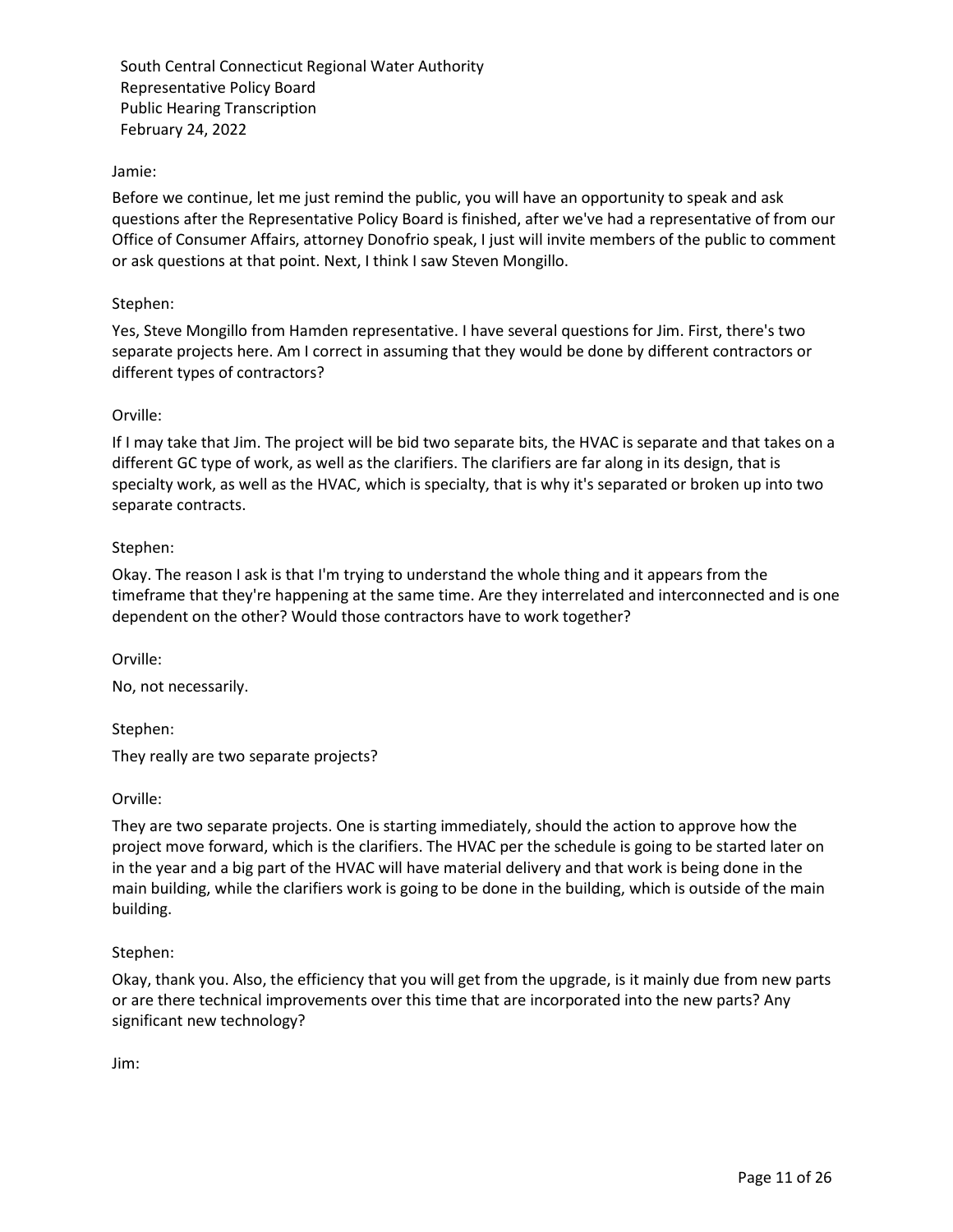No significant new technology, the efficiency will come in terms of the clarifier project will come from a number of different areas. One is we'll be able to pump higher solids' concentration to the drying beds, that's going to minimize our sewer use fees. The other is because the clarifiers are going to be more efficient, as indicated in the presentation we're going to be pumping less suspended solids back to the head of the plant. Typically, when we do that, there's more organic loading on the filters, because there's going to be less solids in the raw water, because the recycles cleaner, we're using less chemicals, less organic loading on the filters, that kind of thing.

Stephen:

Thanks. Would you say this is significant savings in raw water to produce the same amount of water?

Jim:

We're going to be recycling essentially the same amount of recycled water, it's just going to be cleaner.

#### Stephen:

Okay. One last question, the Trombe wall, I wasn't familiar with that before. That's a passive system or was a passive system?

Jim:

Yeah, it was a passive system.

Stephen:

Have you considered an active system with solar panels of any kind?

Jim:

Yeah, we're actually looking at solar panels right now for the Gaillard campus.

Stephen:

That could be added in the future?

Jim:

It could be. The Trombe wall is on essentially the wrong side of the plant to be effective for solar panels and it's a vertical wall, the roof would be a better spot.

Stephen:

We require another spot. Okay. Thank you. Appreciate it.

Jim:

You're welcome.

Jamie:

Are there others with questions? Mark?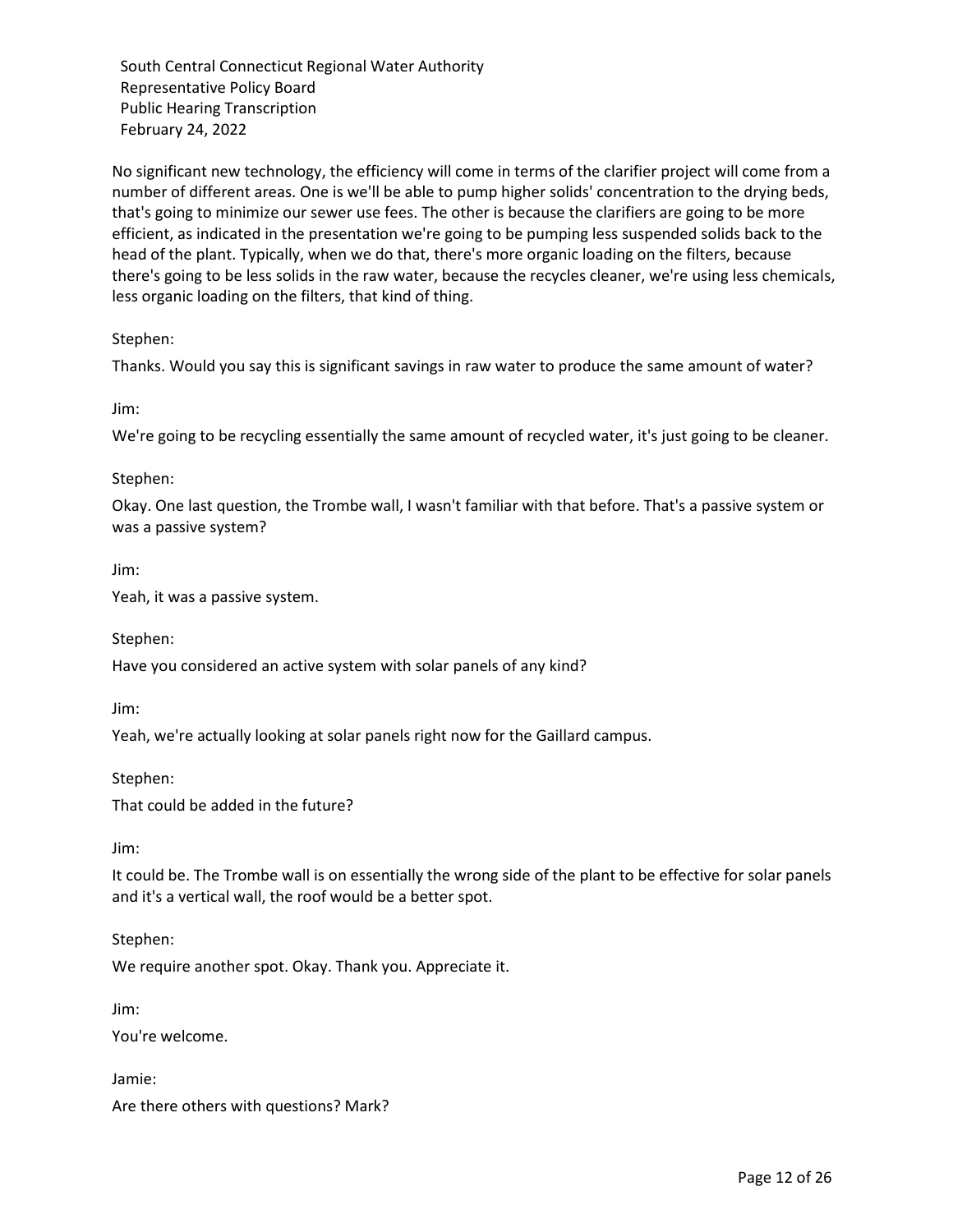Mark Levine:

Yes. I have a question-

Jamie:

Please identify yourself.

Mark:

Mark Levine, Woodbridge. I'm sorry. The bid specification, you just said, it's going to start immediately. Does that mean this has been bid ready?

Orville:

No, it's not. It's 90% design on the clarifiers.

#### Mark:

Okay. In the bid specification, is there going to be a line item for salvage?

#### Orville:

Typically, we'll look at the salvage that is available and we'll look at the cost, if there's a cost out there and if that's the case then-

#### Mark:

Why don't we have a bid line and going to let the contracts decide what he's going to give back to you for salvage? Those air handlers and the other things you're talking about, especially the pumps are going to be worth money, a lot of money. I don't care how old they are.

## Mark:

I would not be in favor of this project if you did not have a line item for salvage in it, I might be in the minority. If we don't start going to put replace equipment and find out what the old equipment is worth and what they're going to give you back for that kind of equipment, then we're really missing the boat.

Orville:

Take it under advisement, certainly.

## Mark:

I'd like to know before I vote in March, whether there is going to be a line item for salvage, before I vote in March. How are you going to handle that salvage? I don't think you have to handle it. These guys are taking this stuff out, it's for them to tell you what they're going to give you back for it. I think there's a substantial amount of money there and I think we should look into it. We're really, like I said, missing the boat, I don't know how other members of this committee feel, but if we don't start doing stuff like that then we're really doing a disservice store rate payers.

Orville: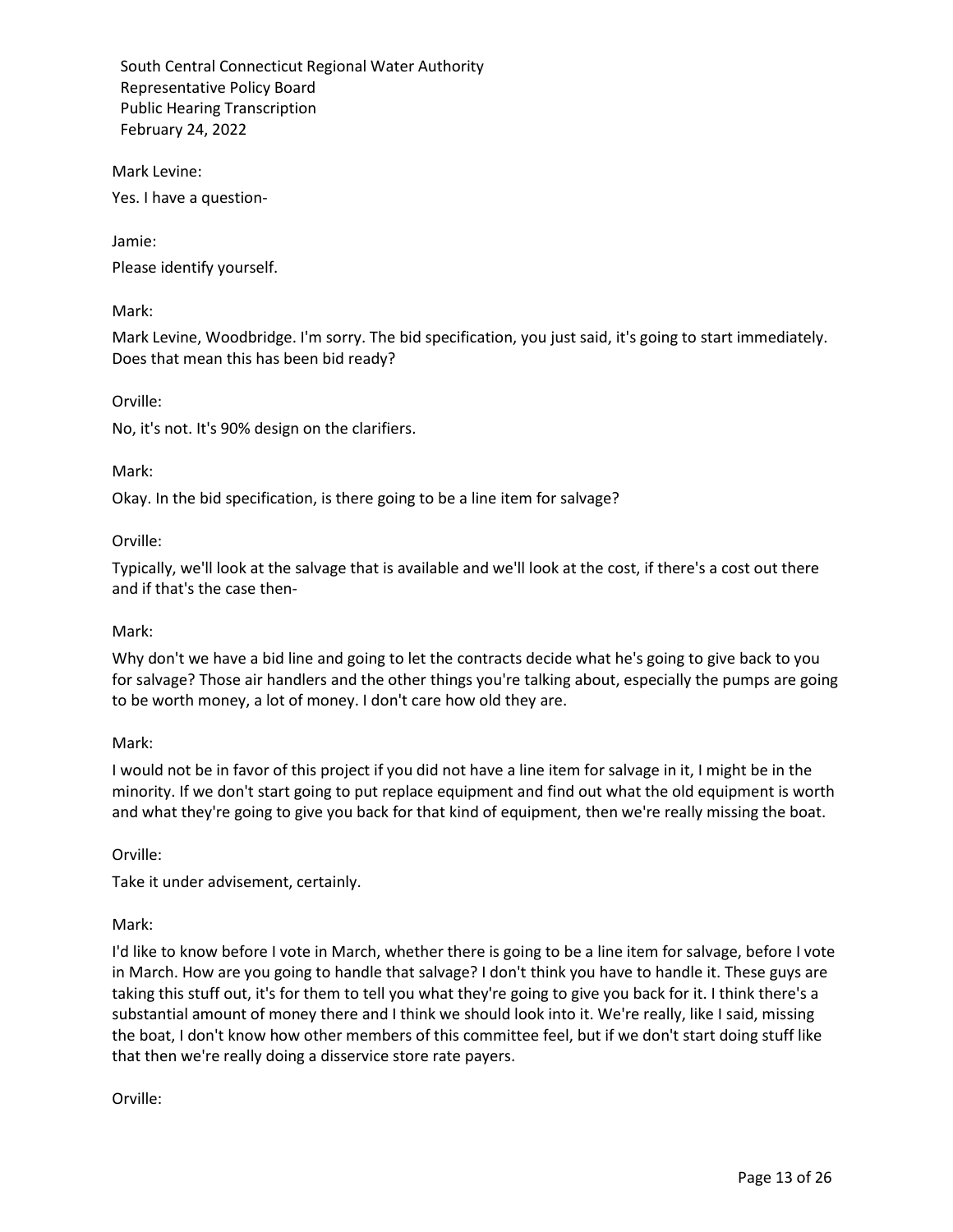Okay.

Jamie:

Are there other questions? Do I see any other hands, Mario?

## Mario:

Thank you very much Jamie, Mario Ricozzi from Branford. Orville and Jim excellent presentation. Thank you very much, you made it nice and clear as to what you're doing and I'm fully in favor of upgrades to the plant. It really fulfills our mission, our primary mission of we can't get water out, then what the heck are we doing here?

# Mario:

I had several questions that are more in detail perhaps and I think one of them is there was a 2015 capital improvement plan, and I'm going to keep these general so that we don't have to go into executive session, if you keep your answers general, then we don't have to worry about that. There was a 2015 capital improvement plan, identified several role items to be rehabilitated, does this close out all the projects that are identified in that capital improvement plan?

## Orville:

This should close out the project that's included in the plan in the recycle pump station building, and also with the clarifiers. It identifies, whether it be equipment that is nearing its use of life, equipment or other functioning to the entire Lake Gaillard plant. We've been attacking different projects at different locations on an annual basis or on a yearly basis, which is part of the capital improvement program we have.

## Mario:

Okay. The plan I'm talking about is the one that was in the application for Lake Gaillard and there were several large categories of treatment. One was the recycle pump station, one was the filters, does this tick off the six, seven projects? Or do we have others that we're going to be seeing coming towards us?

## Orville:

There are others. I could speak to the valve replacement of the influent valve on the filter, there are some electrical upgrade that is upcoming also at the Gaillard, there are probably two or three more that is upcoming.

## Mario:

Okay. The clarifiers were identified as being in pretty bad shape back then and the amount of labor that was involved in keeping them going, was it just the matter of prioritizing the projects and this one finally came up? There was quite a bit of labor involved, I think it was every other day, perhaps that you had to clean the clarifiers?

## Jim:

Yeah, the maintenance on the clarifiers has been increasing since 2015.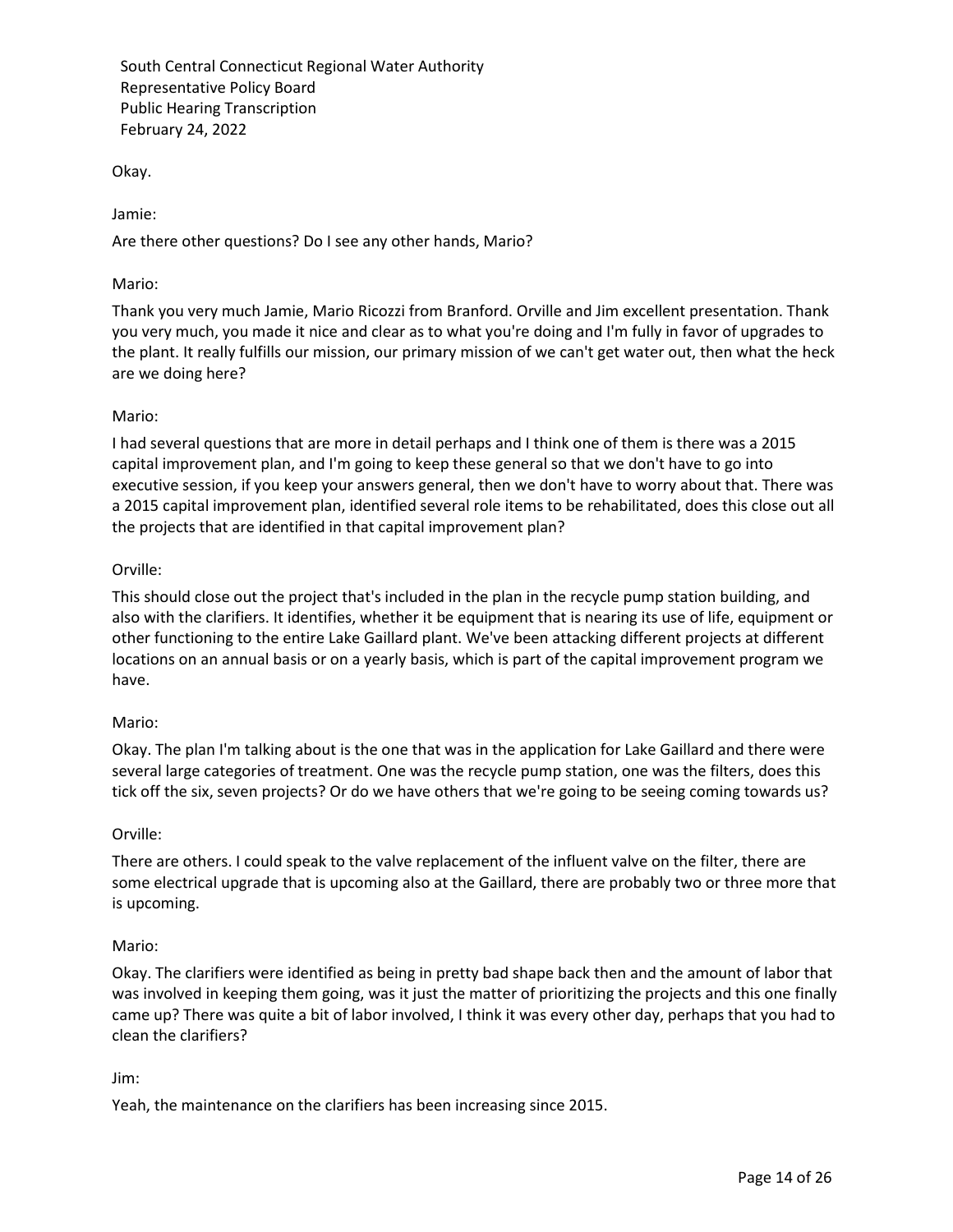Mario:

Okay. It's just been a steady increase?

Jim:

Yeah.

Mario:

Okay.

Orville:

Also, to note that is chances are we probably would've gotten to this a little earlier, but 2020 happened and COVID caused us to restrict some of the stuff that we were doing, we had to really refine our task in terms of what were we going to get to?

Mario:

I certainly respect that.

Orville:

It would've been up at least a year ago, we would be here.

Mario:

Yes, Orville. Thank you very much for that because it was a critical time and a lot of decisions had to be made. Has a funding source been identified beyond our own bonding? Is it drinking water state revolving funds applied for, and have they been approved or do we know yet?

Orville:

Rochelle?

Rochelle:

Rochelle Kowalski, RWA. It is envisioned that a portion is going to be funded for through DWSRF and the rest will be a combination of internal funds and our financing. HVAC we're planning on funding it through the green bonds, at least partially funding it through the green bonds.

Mario:

Good. Thank you. I want to go back Orville to your discussion and I'm really focusing on Jim, because I know what Jim's trying to juggle there. Why would you want to do these as separate projects? Your timing in your presentation says you start one in August, a couple of months later, you have another contractor and although I like Chris Bone, I don't think we want to pay him to manage two different projects and to design two different projects because the first three or four sheets of each project are almost identical. Hi Chris.

Mario: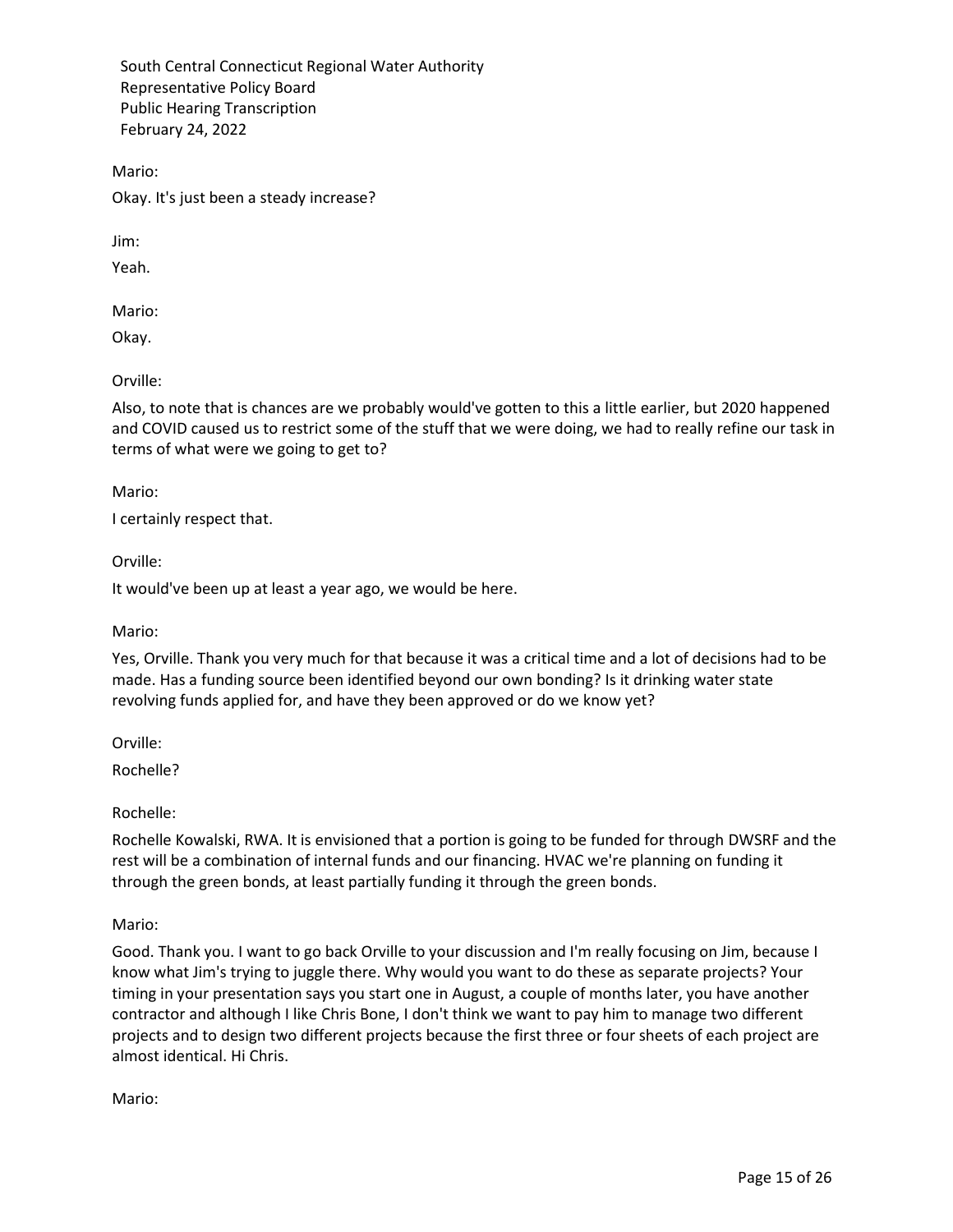You're really causing two contractors for Jim to have to coordinate his activities with rather than one general contractor who can provide a certain amount of savings, not only on the construction administration part, but all also on your own staff part and the coordination of what processes get shut down. I know they were envisioned originally as separate projects, but when we first discussed doing these larger projects at that facility, part of the reason was to combine them into one project.

#### Mario:

Yes, you will get larger contractors, but a larger contractor should have more experience, more bonding capabilities to do this. You could end up with one great contractor, one lousy contractor and if both their schedules conflict, it just makes it a headache or the operators as opposed to dealing with one. I would ask you to seriously consider accelerating the HVAC because I think there are cost savings as bidding it as one project.

#### Mario:

If you have this other project, you mentioned the influence valve, you should consider bringing that application quickly, especially if there's electrical improvements, since you're going to have electricians there and then doing that all at the same time. I don't need an answer to that, but I definitely think you want to look at that in a different light. It may make your lives a whole lot easier and then you only have to come to see us once Orville, we love having you, but let's do that.

#### Mario:

I had a question about costs and I recognize the timing and prices are in fluctuation, but there were costs that were put together in October, November of '21 and the costs that you requesting are significant increases to the tune of 40%. The original costs had a contingency and they had an escalation clause and they had the construct administration and inspection in there. I'm just not sure whether they didn't reflect perhaps RWA costs that are not shown in there, if you're familiar with the ones I'm talking about, they were in detail in the application. The clarifiers were identified as about \$5.9 million and you're asking about \$8.7 and I can't get from one to the other.

## Orville:

Oh, okay. The original numbers that were sent out, we had sent out to get some numbers from the supplier of the wash water system and in their numbers they had neglected to put in the install of two full frames unit, they only sent the cost of one half of what they would be providing. When we started going through the design, we realized and we were reaching back out to get updated numbers.

#### Orville:

Some of the numbers you're seeing with the increase here is based on some of the increase that they were seeing with raw materials and pricing has ridiculously gone up. We have revised our numbers to reflect some of those costs, which are still somewhat of an unknown, the ones that we do have exact numbers on that they have told us that they will hold. I think those numbers are good from that sense with the contingencies that have been put in place. The big increase came on that the [inaudible 00:46:44] system and there was numbers originally with RWA cost included and with full time inspection on that project, those were some of the increase that we've seen.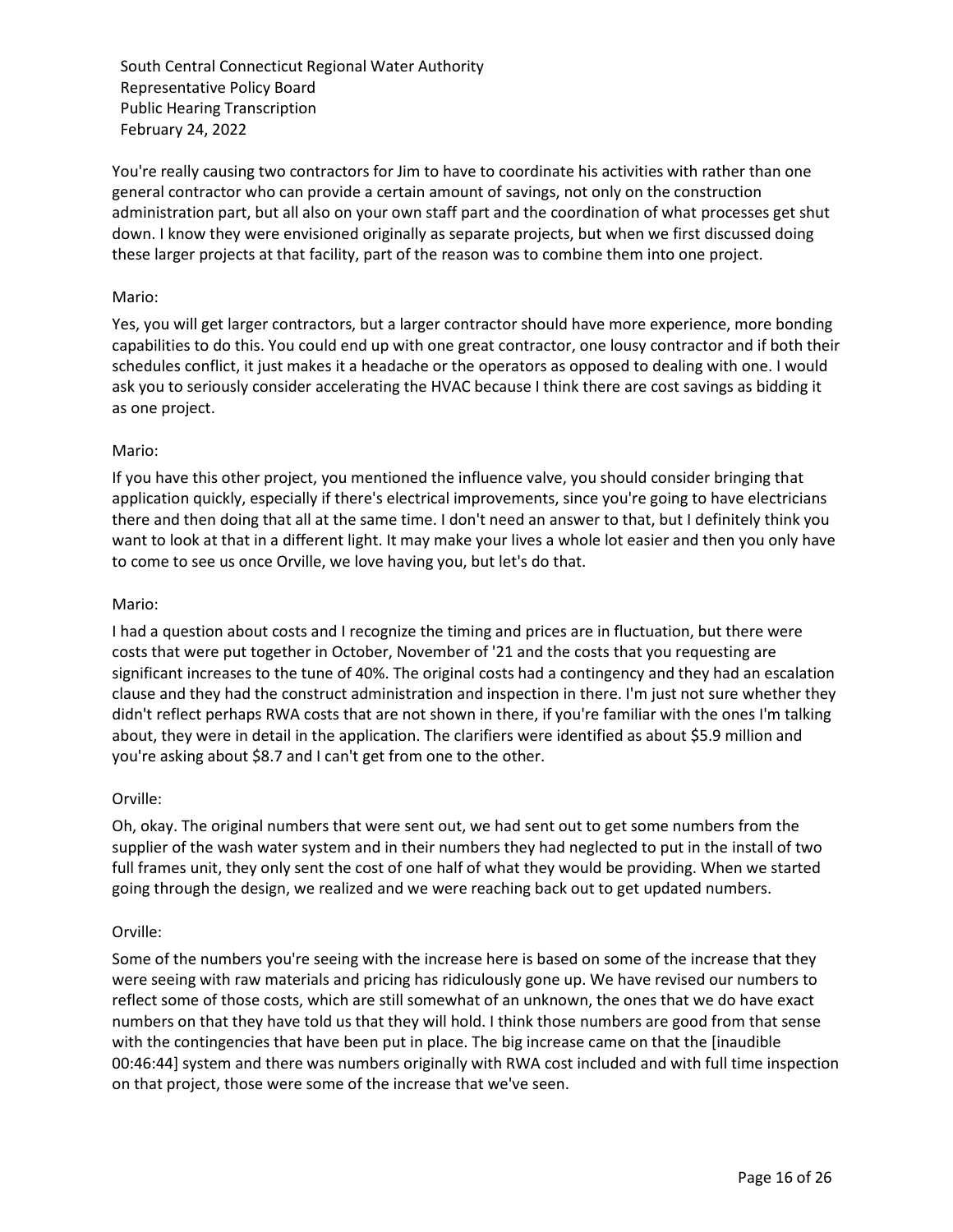Mario:

Okay. Okay. I will agree that the salvage costs today are really volatile and that may be a line item that you definitely want to consider adding. Thank you very much. I do support the project, you guys did a great job in your presentation, just trying to make life easier for Jim.

Jim:

Thank you.

Orville:

That's my intent.

Mario:

I understand.

Jamie:

Thank you, Mario. Are there any other questions from the group?

Peter:

Yeah, Jamie. Peter Betkoski, [inaudible 00:47:43], just to reiterate on Mark Levine, I also agree there should be a line item for the salvage, especially after Mario's interpretation on the increase in the last few years. I understand everything's going up, but every bit we could save for the people would be in their best interests. It was a great presentation, I'm in favor of the project also. Of course, upgrades are a necessity, Jamie, you're doing a great job also. Orville and Jim, thank you so much, money's crucial, that's it.

#### Jamie:

Thank you, Peter. Are there any other questions? I'm going to flip to the second page, any other raised hands from the group? I will ask a third time.

#### Jamie:

I'd like to make a comment about the application that was submitted. I thought it was very thorough, I appreciated the detailed explanations for a novice. For me learning about Trombe walls and what had happened here was very interesting and I also found the recommendations, if there's a suggestion for solar power going forward, informative and helpful. I do recall, and I was quickly trying to flip through, I recall reading something about the 50% increase or that two of the four weren't listed in the original, but I couldn't find it quickly when I was going through my printout. I'd like to thank you for the application. At this point, I'll turn over to attorney Donofrio to present the OCA comments. Thank you.

Jeff:

Thank you. Good evening, everyone. Jeffrey Donofrio, Office of Consumer Affairs. You all should have my memorandum dated February 17th, in which I discussed the application and explained the basis of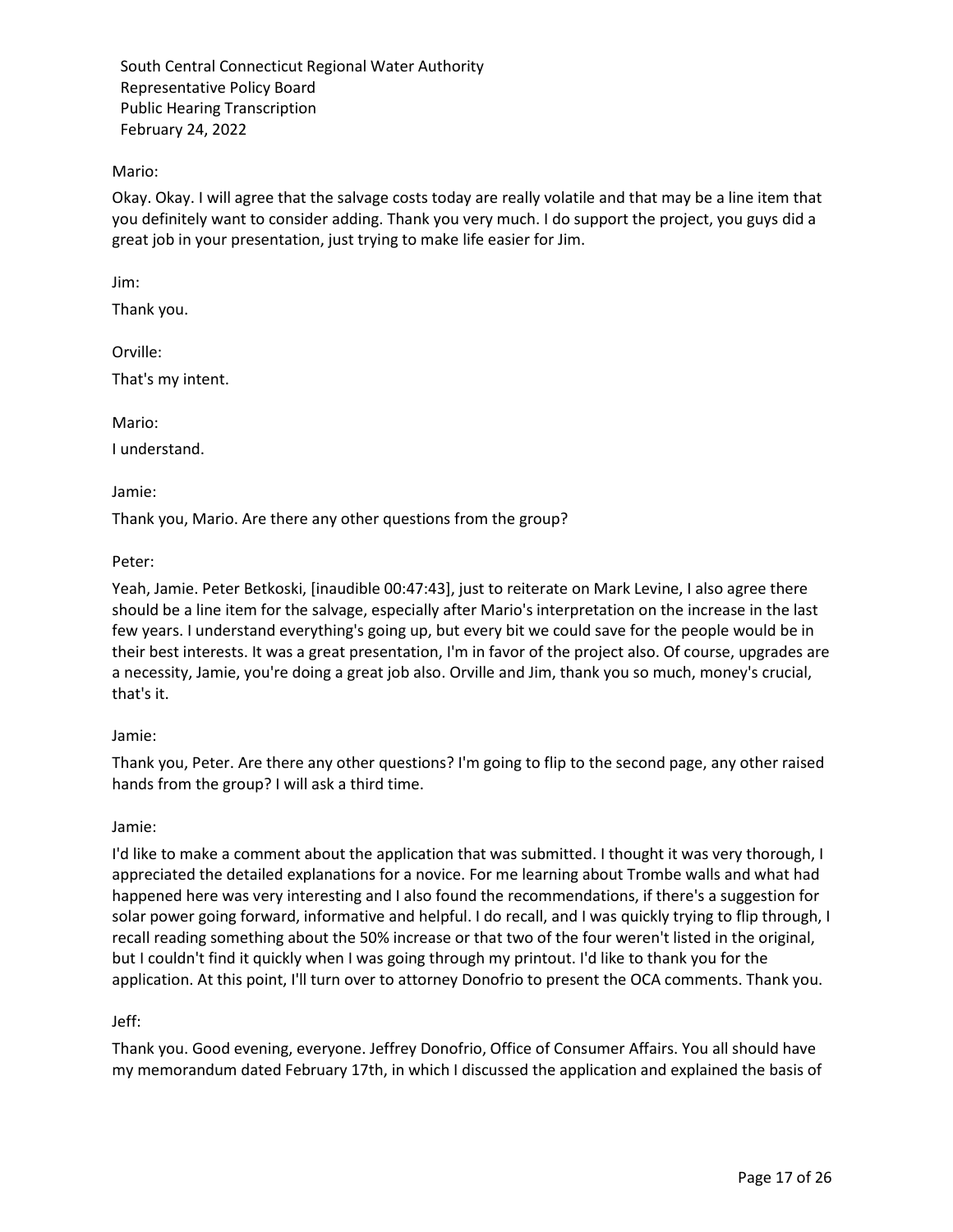the OCA's finding that the application is in the public's interest, that it's necessary and appropriate, and that the OCA recommends approval of the application.

# Jeff:

What I'd like to talk to you about tonight are a couple issues that have already been touched on by several of the RPB members. The first one, which I also touched on in my memorandum is the potential impact of price escalation. The middle of each month the U.S. Department of Labor's, bureau of labor statistics releases supplier price information. The report that was issued last week, which compared January of '21 to January of '22, showed a 13% increase year over year in the cost of government construction projects.

## Jeff:

The cost of non-government, non-residential construction projects year over year increased almost 20%. If you dig deeper and you look at the producer price index, you see steel mill prices up 113% from January of '21 to January of '22 and plastic construction products up around 35%. On the one hand, in planning a construction project of any magnitude it's prudent to build in escalation to the midpoint of construction, which is what these cost estimates do.

#### Jeff:

As I commented on in my memo, traditionally, at least in Connecticut, over the last five plus years, 4% to the midpoint of construction has been the traditional escalator, but with what we're seeing now, quite frankly, we've got a shortage of skilled labor in the construction industry, which is driving wages in the construction industry up. I think the number in the BLS report was 5% year over year and with material costs at 4%, doesn't really cut it. The large contingencies based on the level of maturity of design for each project are justified and I think it's prudent to adopt those conservative contingencies, but I also think it's necessary for any entity, including the Regional Water Authority, that is actively procuring materials and services in the construction industry to have a strategy to navigate market volatility.

#### Jeff:

One of the publications that is easy to read and somewhat useful is the monthly Construction Inflation Alert that's published by the Associated General Contractors of America. When you look at the publication that came out this week from AAGC, it really is kind is stunning because it's not just focusing on price increases, but it's also beginning to focus on how contractors who bid work before price escalation really kicked in and therefore are incurring costs and losing money potentially on jobs can alter their bid strategy going forward. I think we have to be aware that we're in a very unique environment right now and we need to understand that contractors will be looking to recoup unanticipated costs, not because they're opportunistic, but because to keep their businesses viable, they need to adapt. I think as an owner and as a procuring entity, we need to adapt as well.

## Jeff:

Then you have to look at the other side of the challenging environment that we're looking in and that's what Mark Levine and Mario Ricozzi touched on, which is the equipment being replaced and whether it has value to the contractors doing the work or in the salvage markets. We've got four clarifiers, four recycled pumps, two sludge pumps, six AHU's, air handling units, chilled water pumps, a condenser, VAV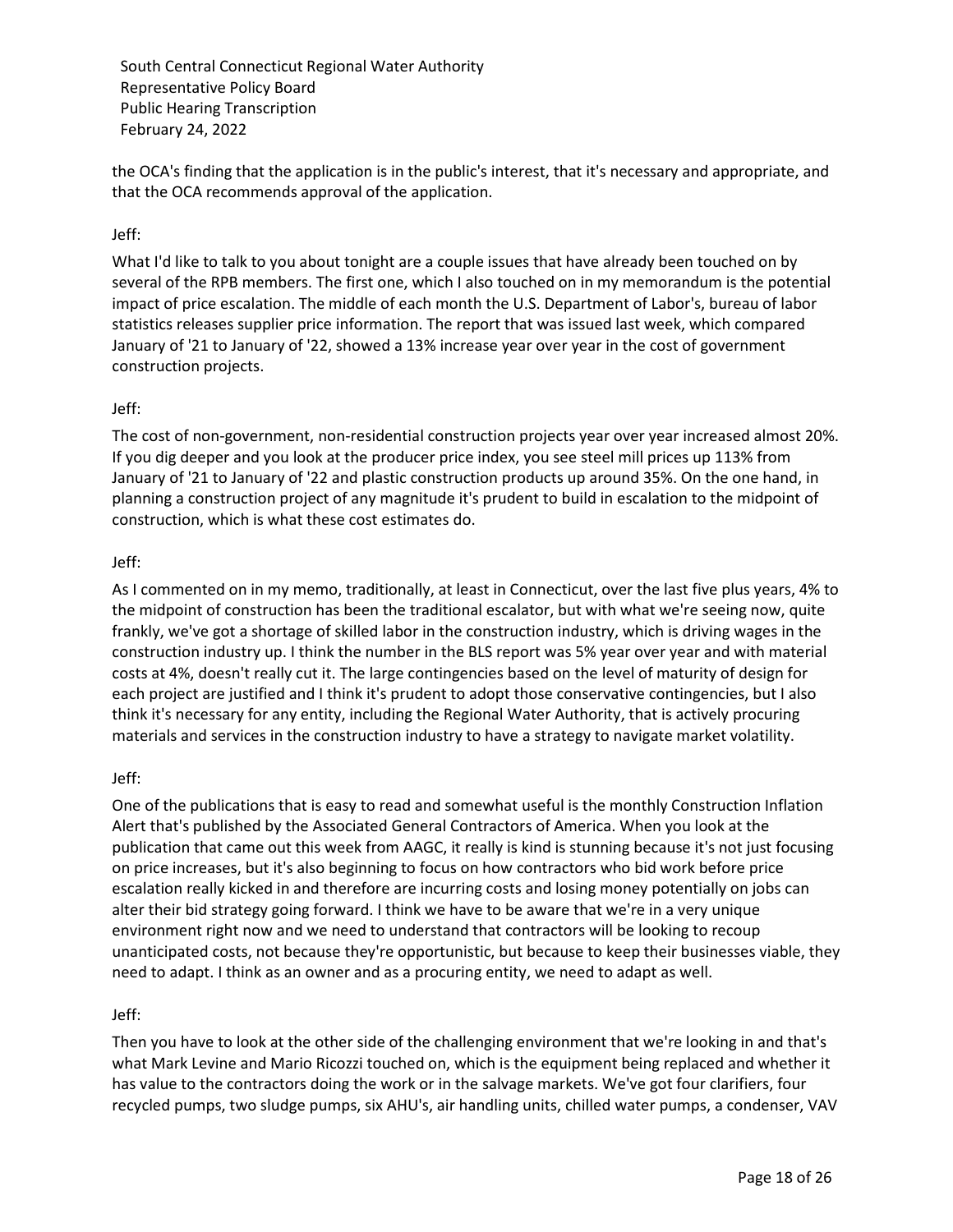boxes and a new boiler plant and pulling system for the control room. I do think it is relatively easy to include those items as bid alternates, give us a proposed credit on the bid form for these items, if you are interested in retaining them. If you don't like the price, then you don't accept the bid alternate and you direct the contractor to store the equipment and you make other plans for salvaging it, perhaps. I do think as a bid alternate, it's easy enough to do, I know Tighe & Bond has experience with bid alternates in this capacity, and I'm sure it won't be a big lift for them at all.

# Jeff:

Another concern, as Chair Ricozzi touched on that I had, when I looked at it was the schedule because as we see the scopes of work do overlap and there is concurrency for about a year as planned. In other words, in the construction phase, both projects will be concurrent and that creates a bit of a coordination issue. I haven't seen a CPM schedule that shows me sequence of tasks or anything, but I think given the size of the facility and given the scopes, there could be a little bit of a coordination challenge. Again, that's not something that would cause me to say, "Hey, don't do the project," It's something that I think you deal with in your project approach. It's something you deal with in the front end bid documents to put the obligation for coordination upon the contractors. It's something you talk about in a pre-bid meeting and it's something you manage proactively in order to avoid any impact on the project.

# Jeff:

Look, it's a very, very challenging environment, whether you're building a school, whether you're doing upgrades to a water treatment plant, I haven't in 32 years ever seen anything like it. We're just going to all have to recognize that we need to adapt a little bit and really take a hard look, even on the cost estimating side, I saw that attached to the application as appendix one, is the AACE recommended practices. Now this is I think from 2005, I think there's a 2020 version and I bet you there's going to be a 2022 version by the middle of the year.

## Jeff:

I think we really need to try trying to keep an eye on it, I'm comfortable because of the contingency levels, even though I hate 30% contingency, it bothers me at my core, but I think you do the best you can. Nobody really has a very clear crystal ball right now and as we bid these things, it's really kind of hit or miss, some of the estimates that I've been involved in for some of my municipal clients, we've been pleasantly surprised on pricing, but others we've been shocked.

## Jeff:

I think this is two scopes of work, that there should be enough interest in the contract or community, they're not huge projects, they're not small, they're in the maybe a little bit lower than a sweet spot, but they should draw significant interest and hopefully that results in attractive pricing. Like I said, I recommended approval and recommend approval of the project, I have no issue with the need, I have no issue with the scopes and I think the projects are appropriate. I just wanted to elaborate a little bit upon what I think are market driven challenges that we need to be sensitive to in our procurement approach. Thank you.

## Jamie: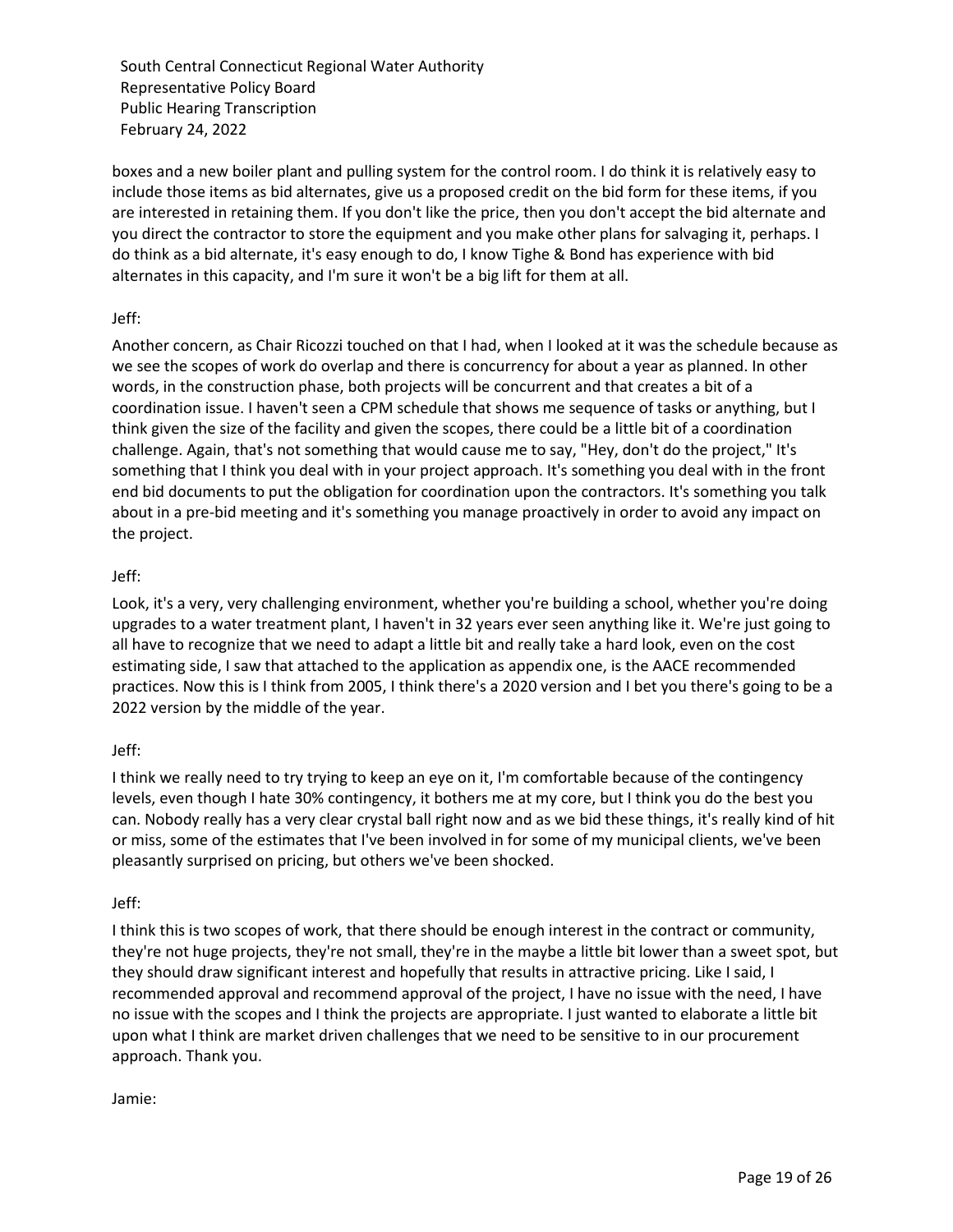Thank you, Attorney Donofrio. Excellent memorandum by the way, in summary of the entire project and insights for the team, really appreciate it. Thank you. Are there any questions from the RPB members? Mark Levine. You need to unmute yourself.

# Mark:

Yes, yes, yes. Thank you. Attorney Donofrio, I appreciate that. I really like the way you picked the items that you thought had value to them I would just add that you put ETC after that because there's probably other things that could be worth money and it also should include metal salvage.

## Mark:

I like that you said if the RWA did not like the price of the equipment, that they take it out and store it in a place, there's somebody in our company that can handle listing those items or finding the place to list those items for sale. Those pumps are huge pumps, you guys don't realize, I don't know, these are huge magnificent pumps that move a lot of water or a lot of affluent, whatever. I think that they should, like you said, I agree everything with you, just that ETC at the end and is there any metal salvage involved? Thank you.

Jamie:

Thank you.

Mark:

Excellent report.

Jamie:

Thanks. Thank you, Mark. I think there may be liability issues as well to consider in that, but are there any other folks?

Mark:

No, there isn't.

Jamie:

Are there any other folks who have questions, Stephen? Go ahead.

## Stephen:

Yes. Steve Mongillo from Hamden representative. I just wanted to comment on what both Mario and Jeff were talking about, obvious consideration should be to do this work, these particular projects are critical, I understand the need. I understand they need to be done, but in any of these projects anything that could be delayed in an environment where the costs are just, you don't even know how they're escalating over the time period that it requires to get them done is a very challenging environment. Anything that could be postponed or rearranged in the schedule should be done.

Stephen: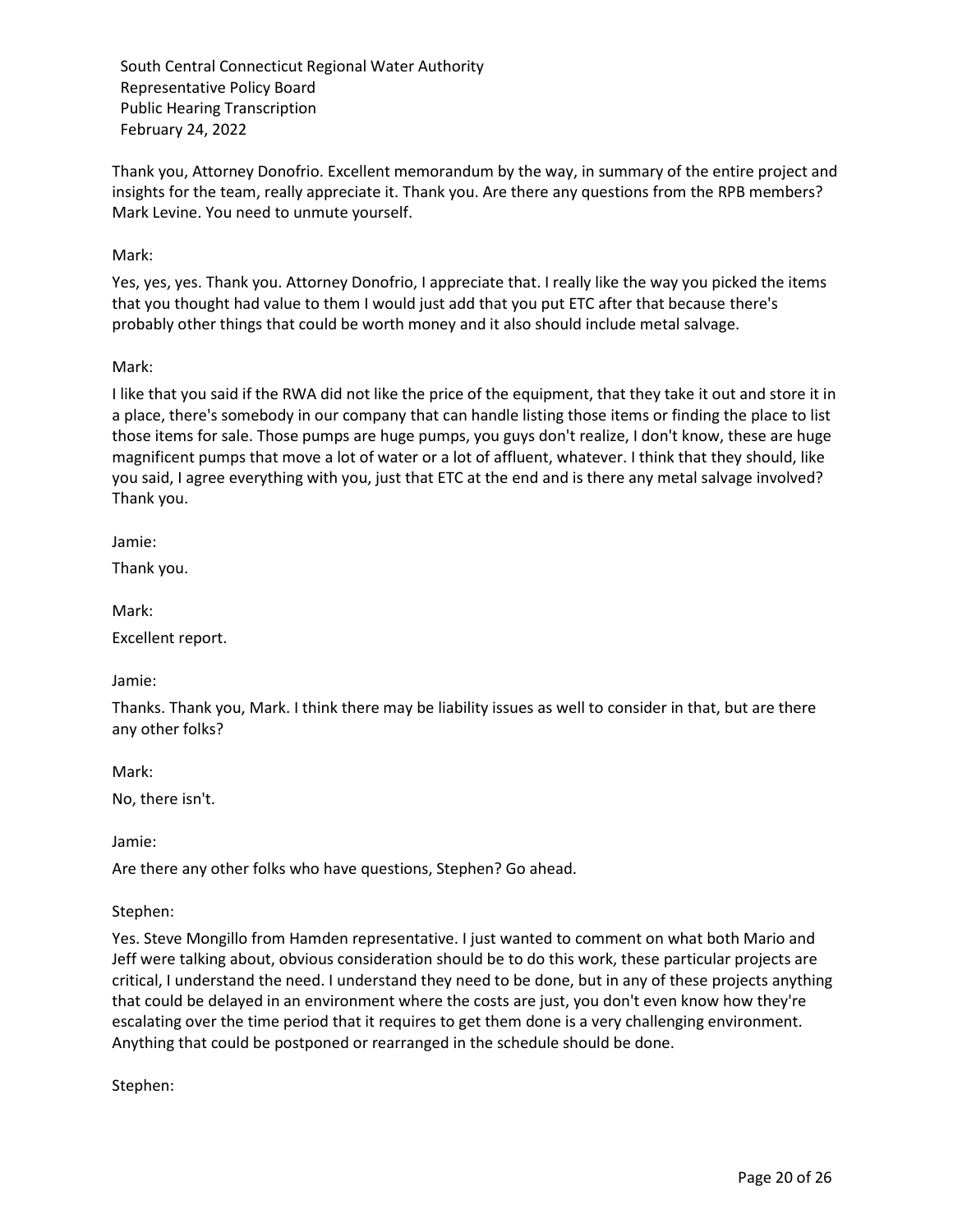Also, this is the first time we've had sort of two projects in the same meeting. It is the responsibility of the RPB to approve projects over \$2 million and that's a pretty high threshold, by that thinking of efficiency, why not combine all the projects and just vote once? We don't do that because I think each of these projects deserves consideration on their own. I do see a potential for conflicts also and as Jeff hinted at, with two different contractors on the same site at the same time. Just some thoughts on this, I don't think any of this is simple, I understand the challenges that they face, why they may want to do it the way they do, but just to myself, looking at it some things just don't appear to be quite right.

# Jamie:

Thank you, Steve. Are there other questions from the RPB? I'm looking for raised hands, I'm seeing none. Are there any questions from the RPB? Third request, are there any questions from the RPB? No. Okay. Seeing none, I'll invite members of the public to comment or ask questions at this point.

#### Jamie:

Are there any members of the public that would like to ask questions or raise issues at this point? I see four or five people that are on by phone or that aren't showing a picture, I can't see your hands. Are there any members? Speak up it's your last chance. You can submit... Okay. Oh, there is someone. Okay. Hello?

#### Jennifer:

I don't think so.

## Jamie:

Okay. All right, Jennifer, then I think at this point, I would like to invite Charles Havrda to provide admission of the exhibits received in the public hearing.

## Charles:

Thank you. We have four exhibits. The first exhibit A is the application submitted to the RPB on December 16th, 2021 for approval of the Lake Gaillard Water Treatment Plant clarifiers, recycle pump station and concrete restoration project. The HVAC and electrical improvements located in North Branford, Connecticut, LGWTP project application it's labeled.

## Charles:

The second one is exhibit B, notice of public hearing published on Wednesday, February 2nd, 2022 in the Connecticut Post and in the New Haven Register.

## Charles:

Third one is exhibit C, Office of Consumer Affairs memorandum dated February 17th, 2022, recommending approval of the project, the LGWTP project application.

## Charles:

The fourth, one exhibit D, LGWTP project application.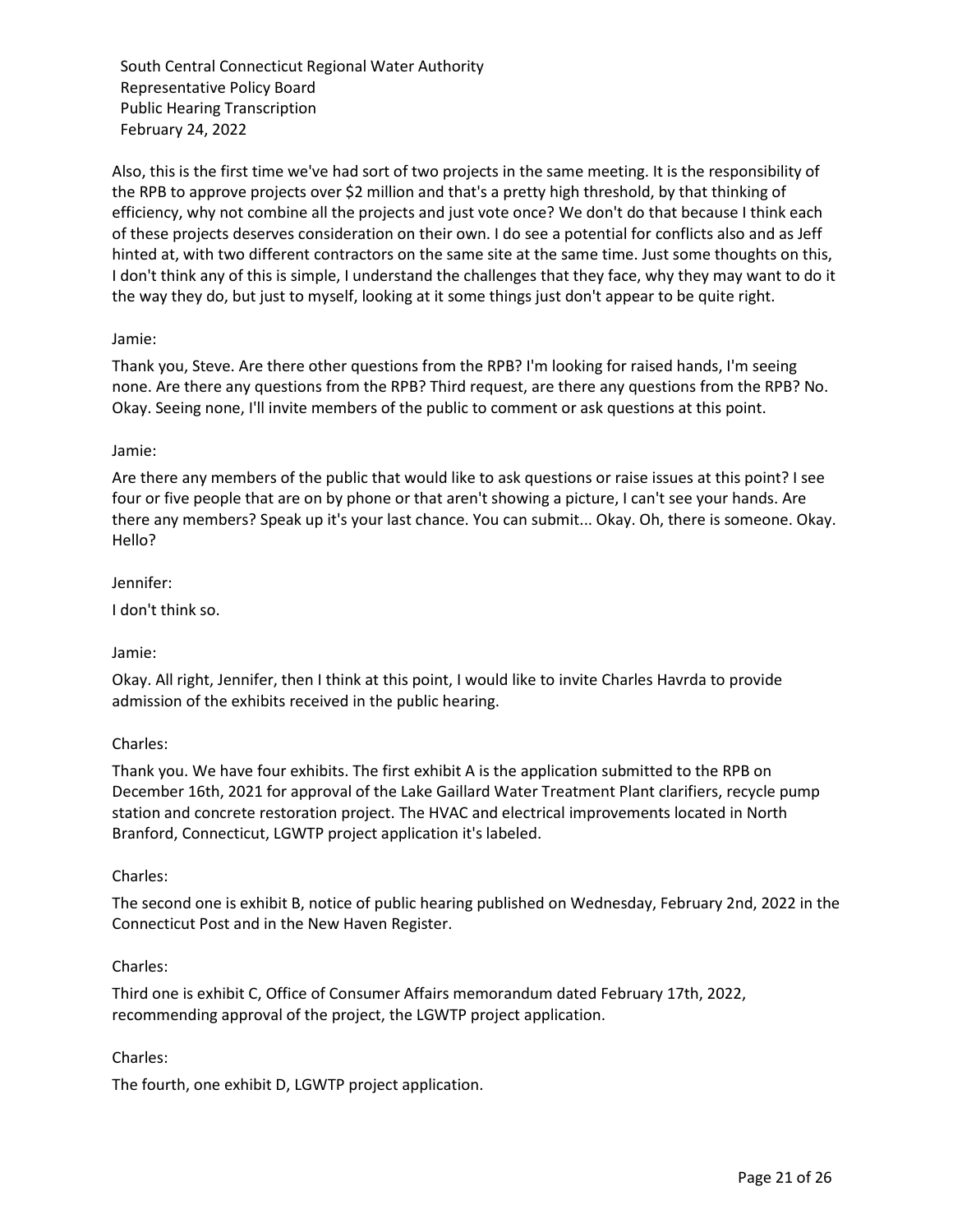Charles:

[crosstalk 01:04:13].

Charles:

February 24, 2022. That's all I have Jamie. Thank you.

# Jamie:

Thank you, Charles. At this point, before we close, I'd like to ask, there was a couple of questions raised by Mario or comments raised by Mario, attorney Donofrio and Mark Levine regarding salvage and some other items. Do any of those require an answer in writing before we move this to a vote at the next meeting?

## Jamie:

Mark, there was questions about the salvage line item for the bid and I think attorney Donofrio gave us a good outline of how that could be done. Do we need to phrase that as a question that needs to be responded to in writing?

## Mark:

Yeah, I'm not going to vote for if I don't have assurances that's not going to be a line item. I know I'm a small cog in the wheel here, but if they don't put that in, I'm not going to vote for it. I would like to see that it's going to be in there with how they're going to do it.

Jamie:

Thank you, Mark. Charles, did you have a-

# Charles:

Yes. On that same point you're making Jamie regarding changing the application or adding another line, maybe Jeff or one of the other attorneys on the board could comment of whether or not that changes the process. Do we have the ability to change this application? It's been published, et cetera, I'm just talking about the mechanics of it.

## Mark:

All I wanted is in the bid. Mark Levine, Woodbridge, all I wanted is to be on the bid line item, nothing to change-

Charles: I understand that Mark, but it is-

Mark:

Shouldn't change.

Jamie: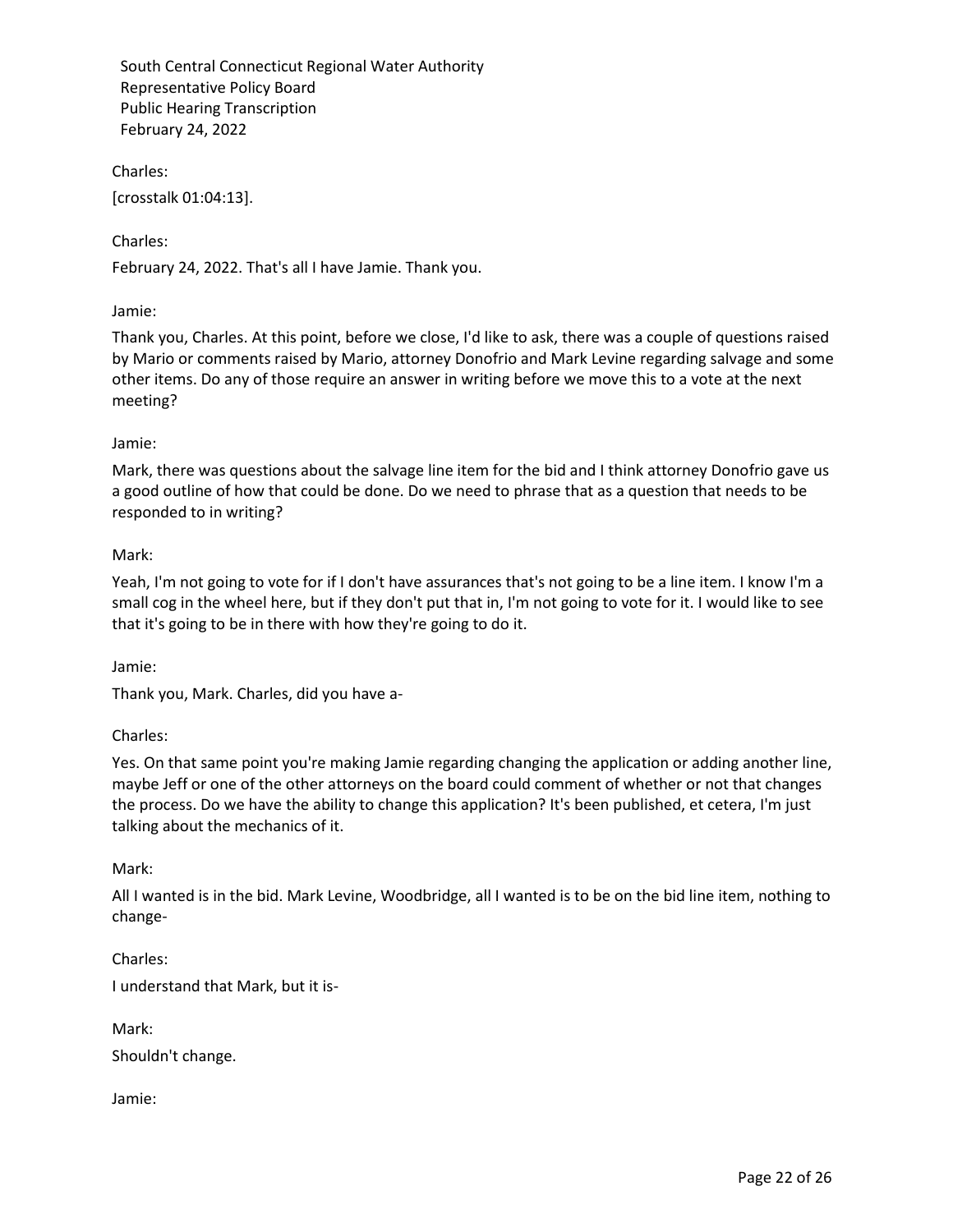Okay. I appreciate both of your comments. What I will do is ask that on behalf of the RWA that Jim and Orville work with whomever they need to work with to respond to this question in whatever format they see fit. If you could respond to the RPB or whatever the process is by Friday, March 4th in a letter format. I'm going to assume you can rely on some of the information that attorney Donofrio provided that was quite helpful and then that should hopefully provide the information sought by the RPB before we close this public hearing tonight and move to the-

Charles:

Mario's got a question Jamie.

Jamie:

Mario? Okay, go ahead.

## Mario:

Jamie, just a comment. I don't need anything written in response to mine, but I believe that Mark's question and correct me, Mark, if I'm wrong. Your question was will be a line item or not? That's the question you want answered?

Mark Levine:

That's right. Thank you.

Mario:

You may wish to close the public hearing and just leave the record open for that one question to be answered.

Charles:

Would it be appropriate to ask for a consensus of the members?

Mark:

No, not now.

Jamie:

I don't think so. It's a yes, no question. I think it's a yes, no question right? They can provide the answer and then we can make a decision.

Mark:

We're in the public hearing. We're not in our board meeting.

Jamie:

Right. Thank you.

Jennifer: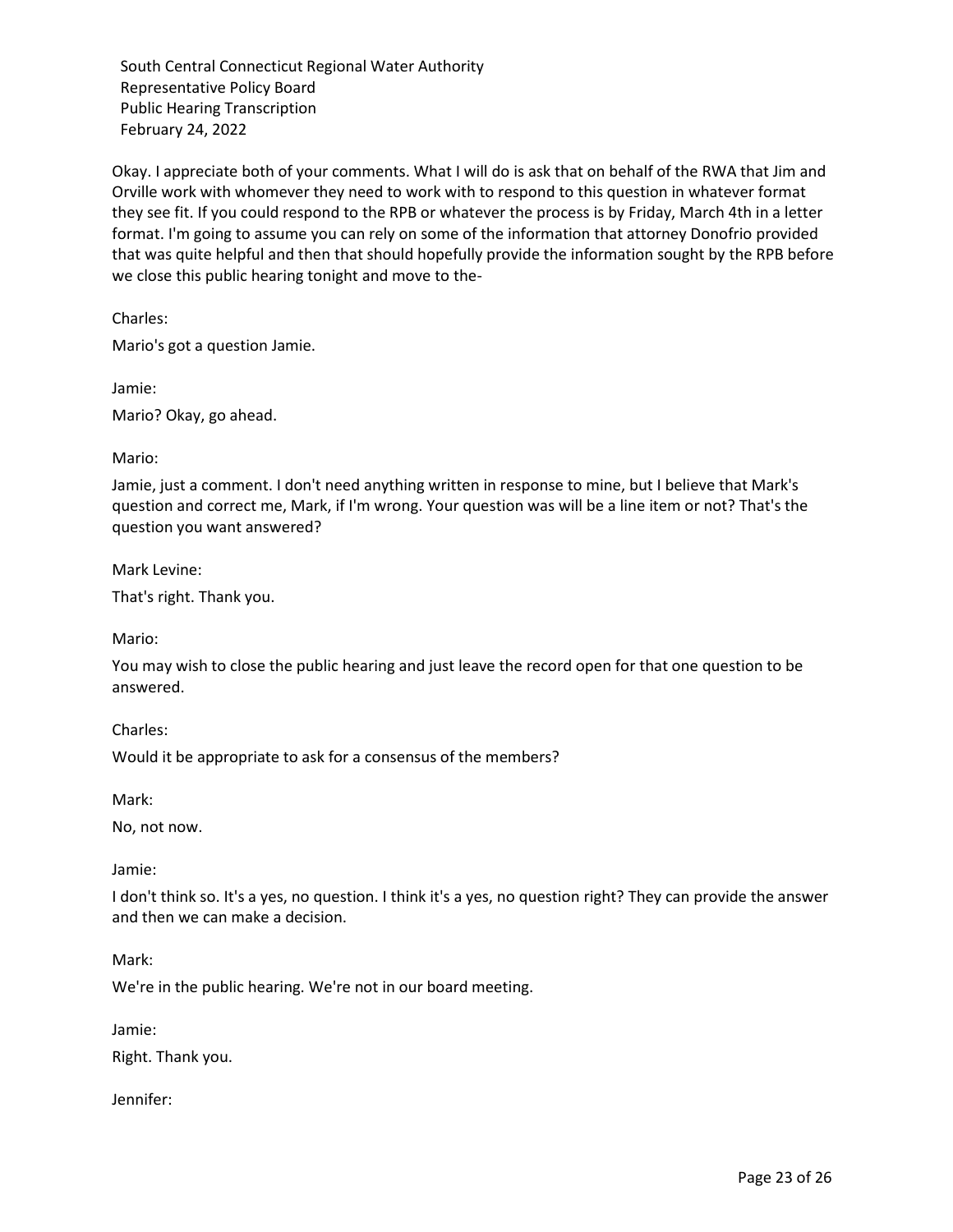Jamie?

Jamie:

Yes.

Jennifer:

Sunny has a question, he had his hand raised.

Jamie:

Go ahead, Sunny.

Sunny:

No, I was just going to say that some even look at the options of providing a line item, or certainly taking ownership of the salvage and finding a way to dispose it. I think these are issues that we did discuss internally and the points that all of the panel mentioned, it was something that we looked at and it is certainly part of the considerations. Either it'll be part of the contract language as a line item for the contractor to provide a credit or RWA will take ownership of it and dispose it off, either one of those two options will suddenly be done.

Mark:

Thank you.

Jamie:

Thank you. Thank you.

Charles:

Thank you, Sunny.

Jamie:

Based on that information, do we still need to receive something in writing or does that seem to answer the question?

Mario:

Mark?

Jamie:

Mark you're muted.

Mark Levine:

Sorry. How I feel about it is if they say that it's going to be a line item in the bid process, that's good enough for me. If you want to give me a letter saying it is from the board, fine.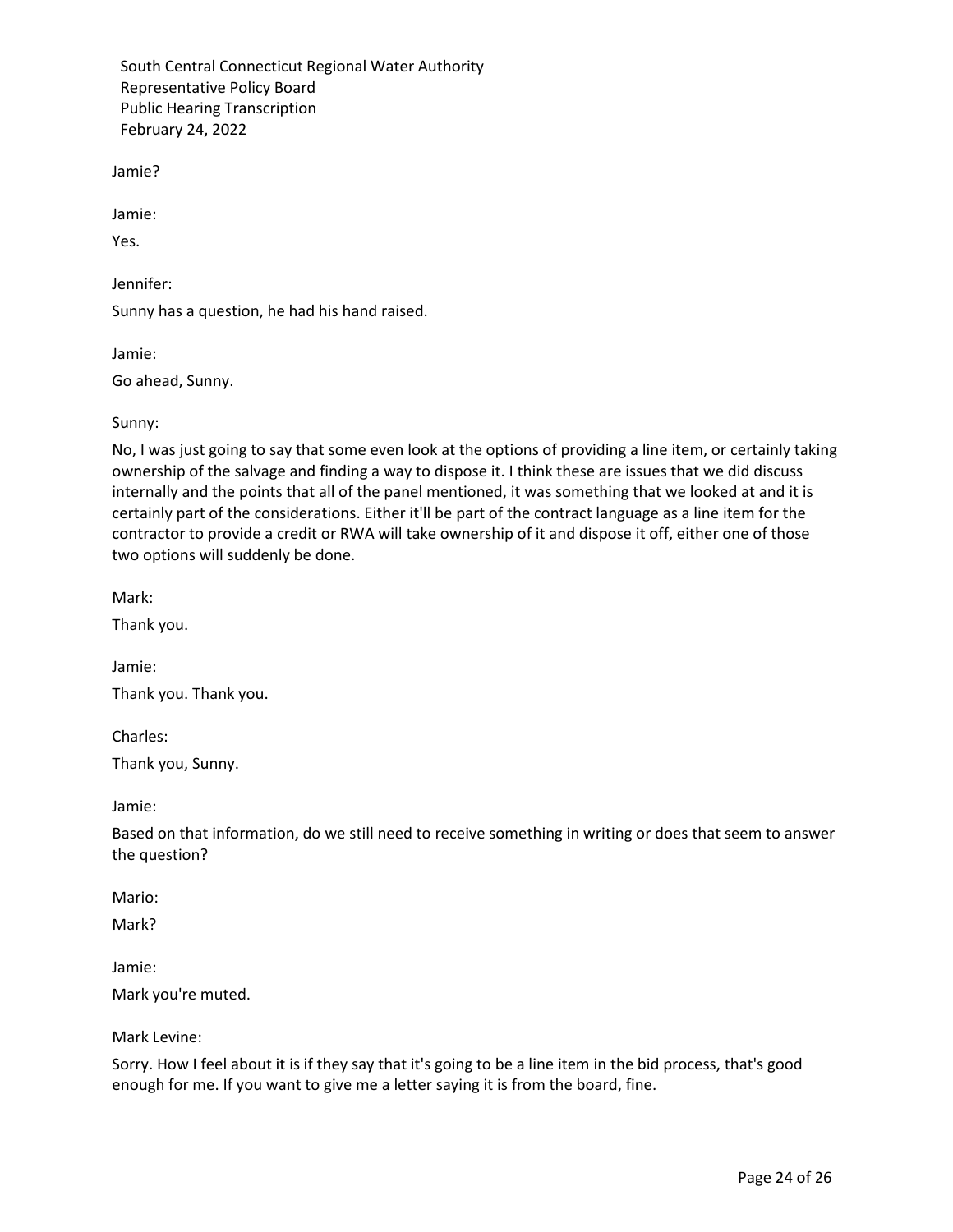Mario:

I believe that's what Sunny indicated. Okay.

Jamie:

Okay.

Sunny: Absolutely.

Jamie:

That being said, I think all questions were answered.

## Stephen:

Jamie, this is Steve Mongillo, I just have a question of Sunny just to understand the process. Does a contractor, when he bids in include what he might get for salvage?

## Sunny:

Yeah. At this point of time, we'll have to see how to do the line item, but the contractor might price it per pound, or is he going to dispose it off as an equipment or used equipment? It is something we haven't figured out as to how we can price it, but certainly there'll be a line item for him to give us credit for any of the salvage equipment plus steel plus whatever I would say he's going to take out.

## Sunny:

I think that will be part of the process. For all, I would say we run into issues where the contractor doesn't really want to do that. We will certainly take ownership of it and we will have him, I would say, give us the ownership of it, remove it and then we will take ownership and we will dispose it off. There is certainly value in it, for sure, it'll be tough to ascertain at this point of time what the value will be. We are completely in agreement that there is value in that salvage, there is no two ways about it.

## Sunny:

How we are going to take the credit back, apply it towards the contract, or we are going to take ownership and dispose it off as the authority itself, that will be something we can decide going forward. But certainly the point is considered very valid and we are also thinking along the same lines. So it is certainly falls very much in line with how we would like to execute the contract.

## Mark:

Mark Levine, again, Woodbridge, you're 100% right, the line item, the bidder may say, "Listen, this has no value to me. If you want, I'll give it back to you." The other item will be, "This is what I'm going to give you for the stuff," and on and on. He might say, "It has no value. I don't want it. I'm not going to include it." Then another bidder will say, "Listen, I'm going to give you this much for it."

Sunny: